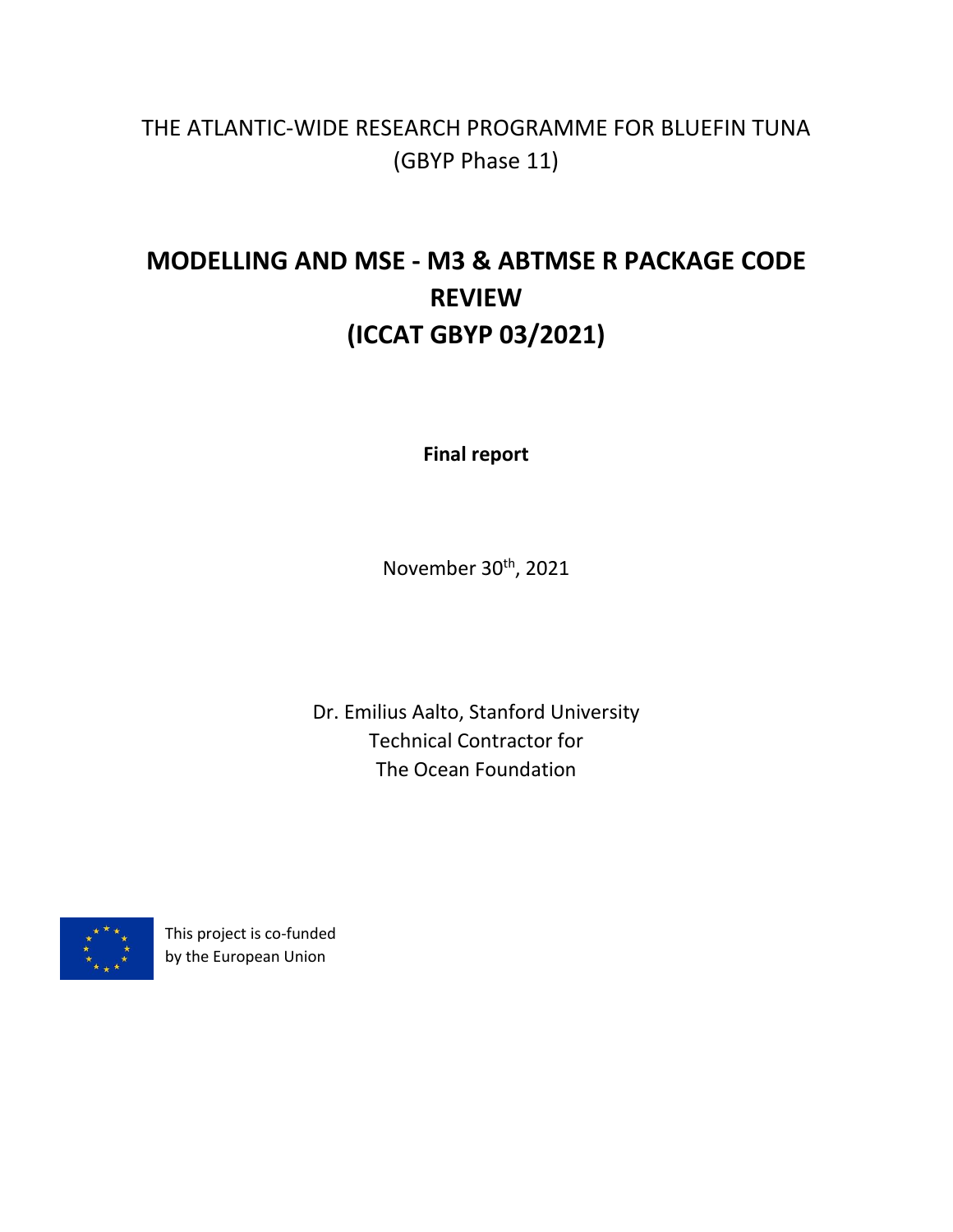#### *Summary*

The code review was commenced on July 20<sup>th</sup> following receipt of the code from Dr. Tom Carruthers, the primary contractor for the M3 & ABTMSE package. This report provides the final review of the complete codebase. The review includes the Technical Specifications Document (TSD), the M3 ADMB model (Component 1), and the R code organizing data and model inputs for model conditioning (Component 2). All reviewed code was checked for mathematical correctness (i.e., all formulae matched the equations specified in the TSD) and programming correctness (i.e., no coding errors), and suggestions were made to improve clarity and reduce the possibility of future errors. No major errors were found in the files; numerous minor comments and suggestions are attached in Appendices 1-6. Because no major changes were necessary, no updates were requested from Dr. Carruthers. The ABTMSE package was analyzed for improvements in computational efficiency, with particular focus on speeding up the MSE process which will be used by third parties to develop and test candidate management proposals (CMPs). The results and suggestions for improvement are given below, and further detailed in Appendix 7.

#### **Objectives**

## *Component 1: The TSD and M3.tpl* Status: Review complete (little changed from initial report)

The TSD is comprehensive, well-organized, and clearly written. Almost all of the model components are described, with a few minor typos and other suggestions given in Appendix 1. The TSD was then used as the basis for evaluating mathematical correctness in M3.tpl, the core ADMB file describing the M3 model. In general, all the formulae in M3.tpl matched with the TSD with a few which were not fully described (Appendix 2). There were numerous areas where additional comments could improve clarity, both in the code and the TSD.

## Component 2: *R files to organize data and model inputs for use in OM conditioning* Status: Review complete (slight change from initial report)

Review of the core M3 conditioning R files began with the three scripts identified by the M3 MSE contractor ('Step 1 Build Base OMI.R', 'Step 2 Build OMs.R' and 'Step 3 Build robustness OMs.R'). Each of these core scripts was reviewed (notes in Appendix 3) as well as all additional scripts called from the 'Data Processing' folder (Appendix 4) and elsewhere (Appendix 6). All math was checked for correctness, and no major errors were found.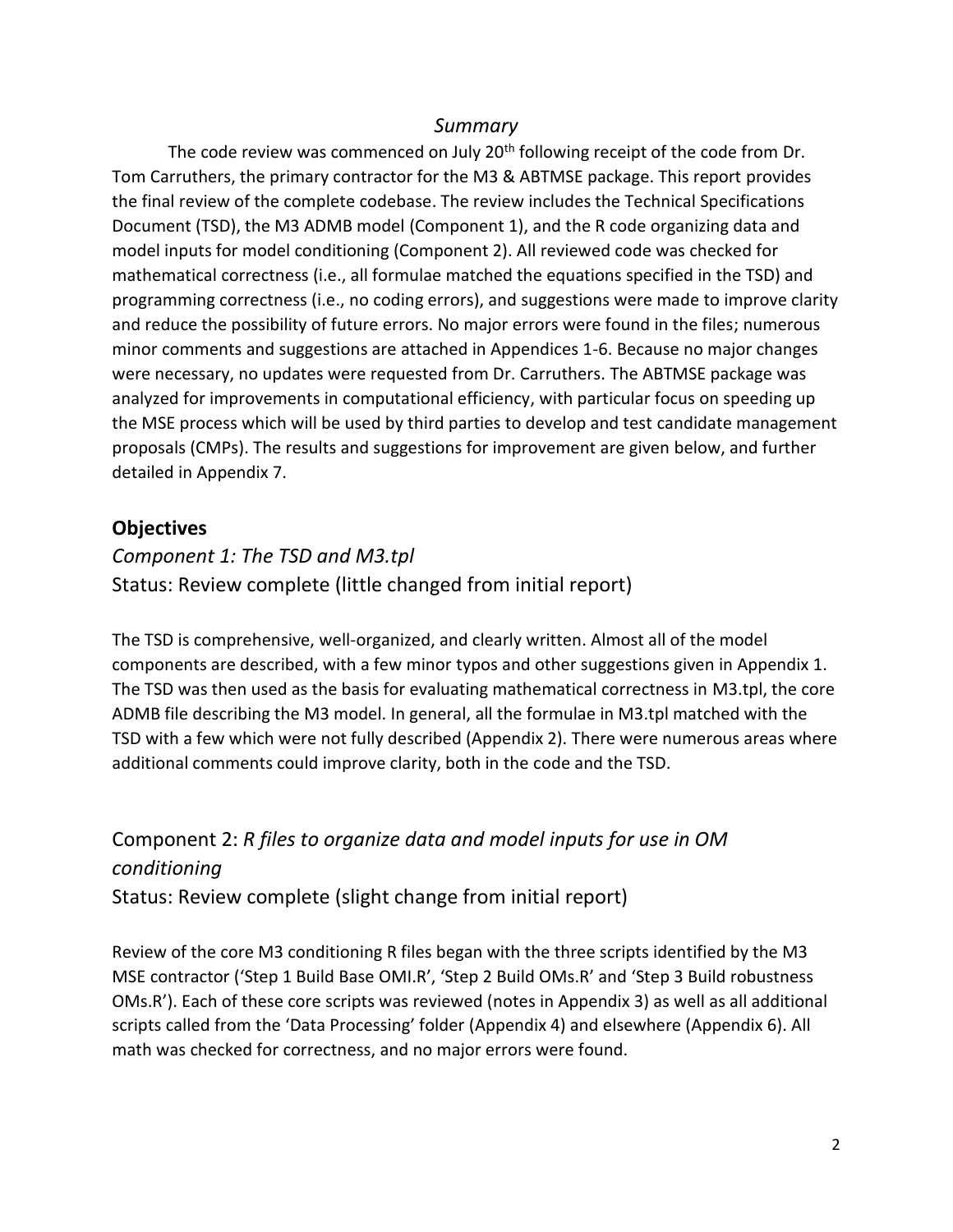## Component 3: *The ABTMSE R package for CMP testing* Status: Review complete (new)

Review of the ABTMSE focused primarily on the core objects ('MSE', 'OM', etc.) and associated functions found in the 'R' directory. Each of these files was reviewed (notes in Appendix 5) as well as additional scripts called from other directories (Appendix 6). All math was checked for correctness, and no major errors were found.

## **Summary of Computational Efficiency Analysis**

Although conditioning of the M3 model is a lengthy process, it is performed only occasionally as new data become available and thus is not the principal target for improving runtimes. As described in the CMP Developer's Guide, the primary way in which CMP developers use the ABTMSE package is by designing novel CMPs, then running the CMPs against the standard set of reference OMs (48) and robustness OMs (44). Each OM is tested via the creation of a new MSE object, which automatically conducts CMP testing against the OM-specific future projections. This process could easily be run 1000s of times, as multiple different stakeholders develop and test multiple different CMPs. Consequently, the most important area of the ABTMSE package to improve is the runtime of the 'new('MSE')' call.

The *lineprof* package (Wickham 2021) was used to examine the MSE\_Object.R source code (and supporting code) to determine which lines of code were responsible for the greatest use of processor time. It was determined that, on average, 67% of processor time was spent on just 21 lines of code, with a single line responsible for 15% of total time (Table 1, Appendix 7). After examining each of the 21 lines, it became clear that there were several common elements:

- 1. Multiplication and division of multiple matrices
	- a. The fastest gain in speed here would likely be to reimplement large parts of the core code here (roughly 1060-1411) in C, since this region includes multiple layers of expensive loops. This may be impractical, however. Similarly, translating array math into vector transformations would be difficult, error-prone, and result in unreadable code. There may be some gains possible by collapsing certain loops into higher-dimension array multiplication. Transformations of any matrix which is static in nature and doesn't depend on the previous year could be pre-calculated outside the loop. However, most of the relevant matrices (N, Z, etc.) are dynamic in nature and thus difficult to remove from the loop.
- 2. Use of *apply(…, sum)* and *apply(…,mean)*
	- a. Most of the matrix math lines are not in the '>1% of processor time' category. Rather, the slowest lines are those which call the 'apply' function on a matrix. This provides an easy opportunity for speed improvement, because *apply(…, sum)* and *apply(…, mean)* are much slower than their vectorized equivalents, *colSums* and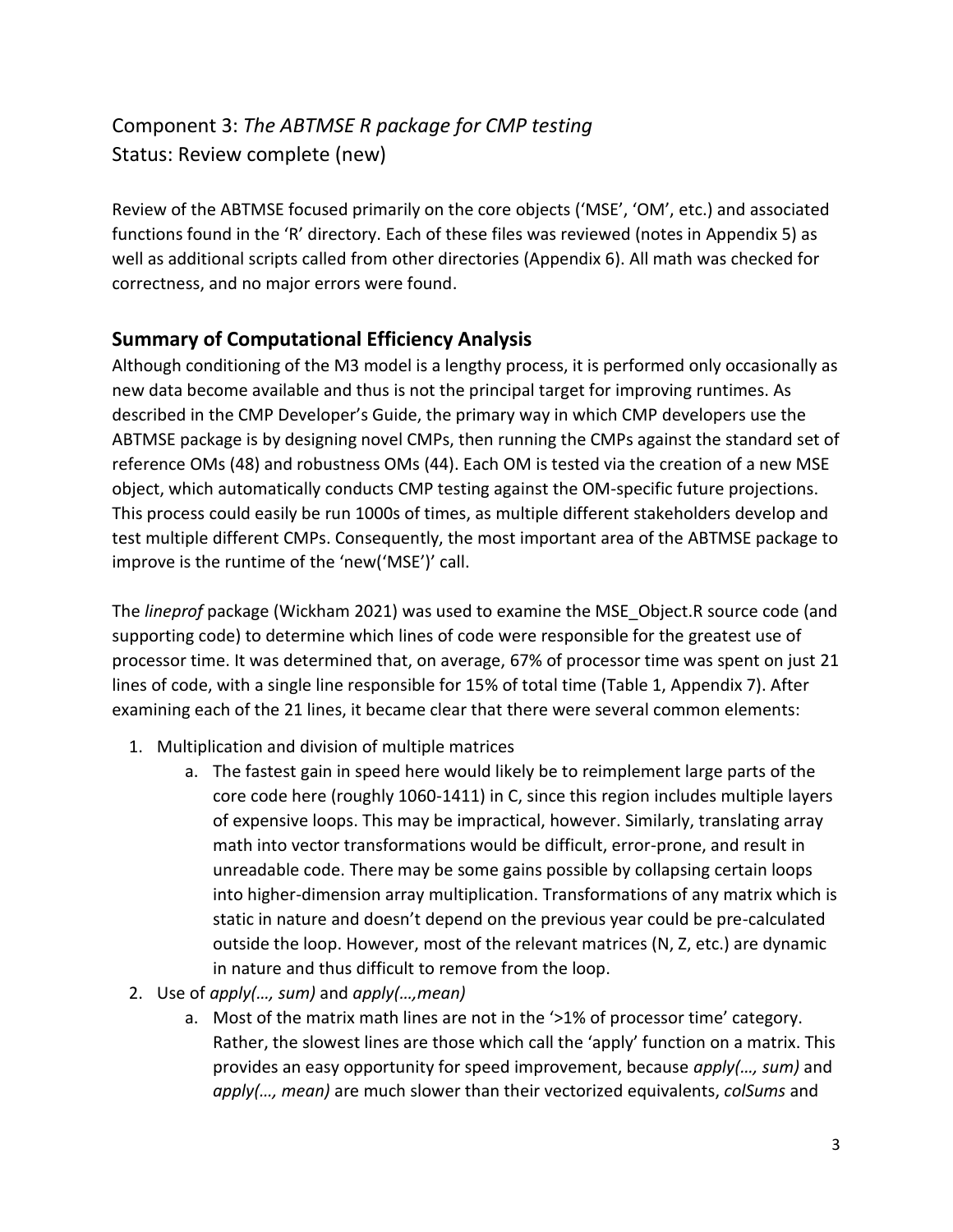*colMeans.* However, the complexity of dimensions used in the *apply* calls require a complicated mapping to *colSums* using *aperm* to take advantage of the speed gains while still producing the same output. Preliminary analysis (Figure 1, Appendix 7) suggested that, for arrays of size similar to those in MSE\_Object, switching to these functions would speed the execution of these lines between 20 and 600%. Overall improvement to MSE speed would reflect the speed gains from multiple *apply* replacements.

- 3. Use of the *domov* function
	- a. *domov* is a convenience function which performs three operations: it creates an array, multiplies two arrays, and calls *apply(…, sum).* It can be sped up by replacing the *apply* call with *colSums* and potentially by eliminating the repeated array creation, instead re-using a pre-allocated array. However, preliminary analysis of the latter change was not promising, and it was abandoned.

The proposed changes to *apply* in #2 and #3 were implemented using edited versions of the MSE Object code, checked against the output of the original lines to guarantee accuracy. The following functions were added:

```
# A substitute for apply() for sum or mean (only!)
# In order to use colSums/Means correctly, it needs to permute the starting
# array based off the margin vector to match the same output as apply().
# Hard-coding the number of dimensions as an input value would be slightly faster.
applySub <- function(theArray, marginV, useMean=FALSE) {
  dims <- length(dim(theArray))
 dimV \qquad \qquad \leq \text{seq}(1: \text{dim} s) nonMarginDimV <- dimV[!(dimV %in% marginV)]
  permV <- c(rev(nonMarginDimV), marginV)
  if (useMean) return(colMeans(aperm(theArray, permV), 
                     dims=(dims-length(marginV)), na.rm=T))
  else return(colSums(aperm(theArray, permV), 
             dims=(dims-length(marginV)), na.rm=T))
}
```

```
# A substitute for domov() which uses applySub() instead
domovSub <- function(Ntemp,movtemp) { 
 nareas <- dim(movtemp)[5]
  applySub(array(Ntemp, c(dim(Ntemp),nareas))*movtemp, c(1,2,3,5))
}
```
Replacing the instances of *apply*(…, *sum*) and *apply*(…, *mean*) in the key 21 lines of MSE\_Object with *applySub* (13 lines) and the instances of *domov* with *domovSub* (3 lines) resulted in a consistent speed increase of approximately 15% (Table 2, Appendix 7). Replacing all additional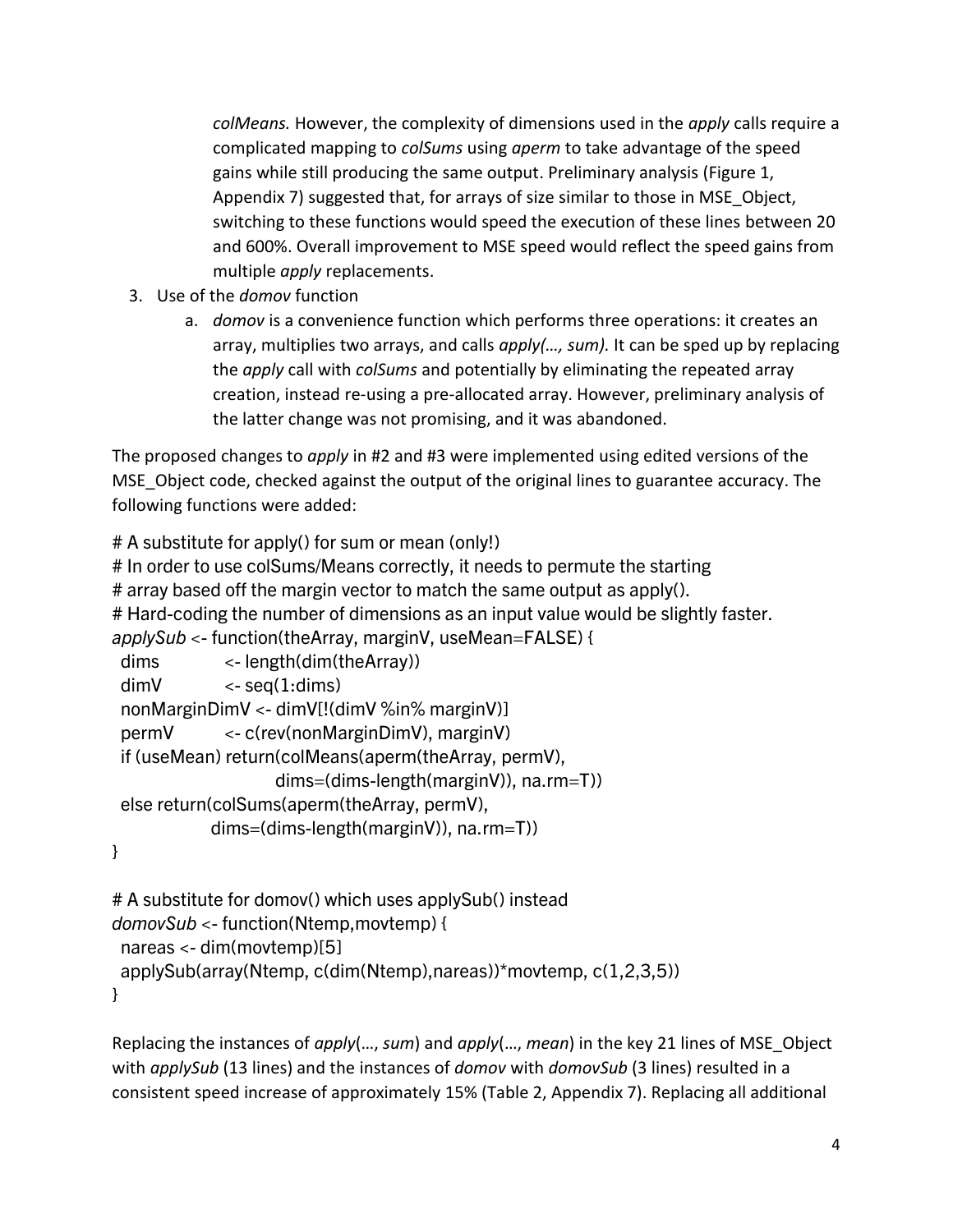instances of *apply* (for *sum* and *mean* only; 81 more lines) and *domov* (2 more lines) within MSE\_Object gained an additional 4%, highlighting the importance of the key 21 lines. Making this substitution more widely throughout the codebase could also benefit other aspects such as conditioning time.

#### **Conclusion**

The M3 model and ABTMSE code base were found to be correctly implemented at every level, with generally accurate (if occasionally insufficient) description in the TSD. A few minor errors were found and described, including typos in the TSD. Many minor improvements to the code were suggested, mainly for readability and maintainability. Although major gains in speed would require reimplementation of core code in a faster language such as C, widespread replacement of the *apply* function with a faster alternative promises to substantially improve runtime. Nothing was found in the review to suggest any reservations for the use of this package in ICCAT management.

#### **Acknowledgements**

This work has been carried out under the ICCAT Atlantic-Wide Research Programme for Bluefin Tuna (GBYP), which is funded by the European Union, several ICCAT CPCs, the ICCAT Secretariat, and other entities (see https://www.iccat.int/gbyp/en/overview.asp). The content of this paper does not necessarily reflect ICCAT's point of view or that of any of the other sponsors, who carry no responsibility. In addition, it does not indicate the Commission's future policy in this area.

Hadley Wickham (2021). *lineprof*: An alternative display for line profiling information. R package version 0.1.9001.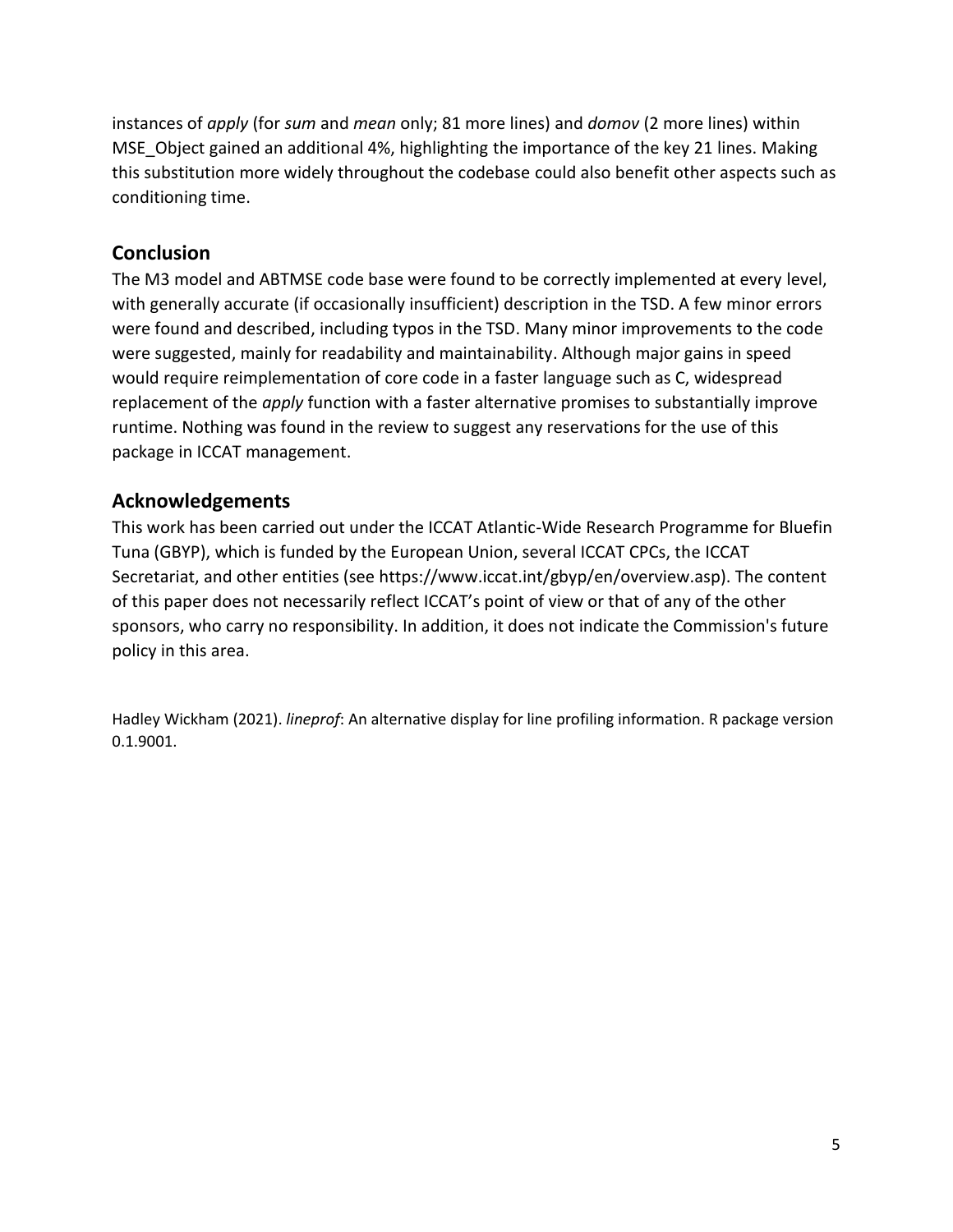Comment added since the initial progress report are in *italics* (only two, one p22 and one p38)

## **Appendix 1: Notes on the Technical Specifications Document**

p4: Figure 1.2 caption doesn't include description of sub-graph C

-no description of (B) and (C) as alternatives?

p5: could clarify that \*any\* days in the GOM or Med allow assignment, even if the location for the quarter was elsewhere

p9: Table 2.2 doesn't clearly explain why the recent Canadian acoustic survey has zero weight -typo: loose paranthesis in "...asymptotic quarterly distribution w\_eight)"

-actually, that entire term is confusing

 -D\_psa is not defined in equation 2.2. Presumably the quarterly distribution described above? -there are VPA/SS estimates from later than 2015 now, right? Update this?

p11-12: presumably highlighted yellow sections of Table 2.5 are waiting to be filled in

p13: Table 2.9: Are the orange cells correct? Two 0 values aren't orange, and one 1 value is.  $-3.1:$  update M3 model # from 6.5 to 7.0?

-Western stock can spawn in the W\_ATL but not Eastern stock?

 -3.2: in Eq. 2.1-2.3, 'p' is stock and 's' is quarter. Starting with 3.1, 's' is stock and 'm' is quarter. This is confusing, and also doesn't match the code in M3.tpl (which uses 'np'/'ns' for stock/quarter)

 Suggestion: A lot to change, though. Maybe best to change 2.1-2.3 and not meddle with the code. Still, it would be ideal to change the TSD formulations to be consistent with the code and parameter files.

-the N\_arrow matrix is a little confusing, as its definition comes later

Suggestion: add '(defined in Eq. 3.18)' after N\_arrow

-Eq. 3.3: The term F(l,y,m,l,r,f) is confusing, with 'l' replacing both 's' and 'a'

Suggestion: change it to F\_L(y,m,l,r,f), similar to F\_D and F\_A in Eq. 3.4

-the LAK is described as using the Richards and/or von Bert. growth curves, with references

and parameters given. However, it would be nice to provide those two formulas here as well.

p14: Comma needed after 'F\_D (constrained to mean 1)'

-Eq. 3.4: comma needed in I(y,m,rf)

-unclear if Eqs. 3.6-3.8 are estimated on a fleet-specific basis, to match the values in 3.5

p15: Unclear how V\_rs is calculated for the West. 50/50? Estimated by the model?

p16: It states that 'a large negative number' is assigned to the matrix for implausible

 movements, but Eq. 3.22 shows '1e-10', a very small but non-negative number. Presumably this stems from the log nature of the matrix.

 -the text mentions an "additional movement exclusion matrix". It is unclear what this is and how it differs from line 1 of 3.22

Some sub-headers would be useful, to distinguish the different model sections.

Things like: recruitment, mortality, movement, initializaiton...

p17: Eq. 3.23 is not fully explained. It's unclear what R\_s is, for example. Mean recruitment? p18: Typo: 'lengths have \*been\* observed...'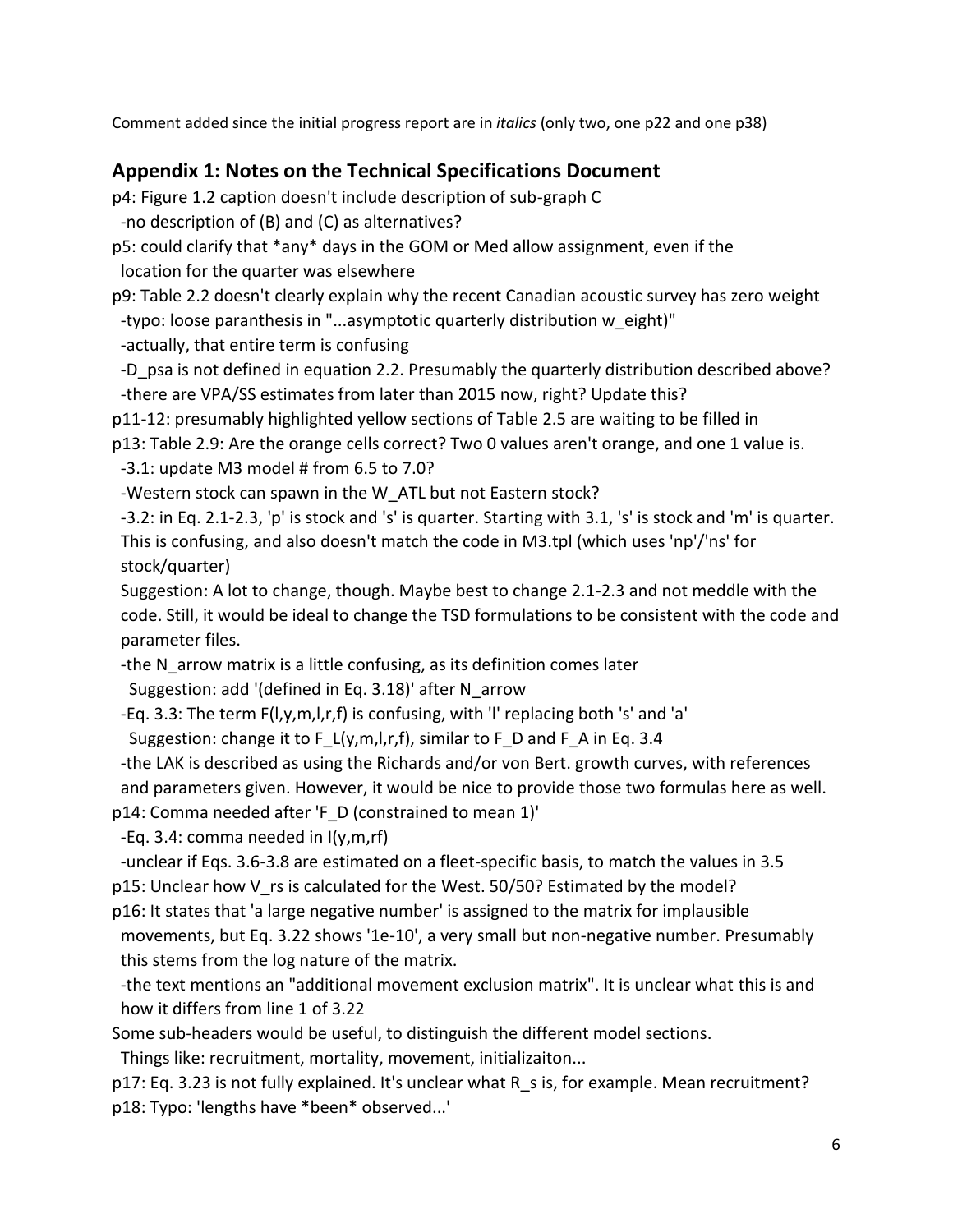p21: the '-' after 'annual value of 0.5' should be removed

*p22: there are two equations numbered 5.6*

p23: Eq. 5.7 - comma missing in E(R,U,s,yj)

-Eq. 5.8 has its label on the next line

p28: this page is mostly blank for no particular reason

p29: Eq. 7.5 - comma missing in E(U,i,yj)

p32: Eqs. 8.9 and 8.10 both seem to be doubled up. Perhaps a mis-rejected deletion?

-Eq. 8.13 might need an 'r' in the ET term? Not clear where it's summing. Also, movement prior

to this has generally been from 'k' to 'r', so it's counter-intuitive

-Eq. 8.13 includes year, but that's not included in the M3.dat data

-Eq. 8.14 has a confusing use of 'i' for strata. It also does not match Eq. 3 in

Carruthers&Butterworth 2019

p33: Table 8.5 - This doesn't seem to include some of the functions

-Eq. 8.17 is 'lnL\_SSBmu', but Table 8.4 has 'lnL\_muSSB'

p34: Table 8.6 - It might be nice to explain how those weights were selected.

 -2 entries for 'F deviation from master index (prior)'. One is w\_FD and the other w\_FA but should add 'annual' to latter.

 -9.1: It states 'four major uncertainty axes' but five are listed. Western stock mixing was dropped to the robustness tests, yes?

p35: Table 9.1 and text

 -For Eastern stock recruitment, level 1&3 both say the recruitment "switches" from 50-87, 88 present, and after

 -however, the same steepness value (h=0.98) is given for both scenarios. This is confusing. -presumably the text should read "B-H with h=0.98 fixed, low R0"?

-note: this is reflected in the code

*p38: Should be 'Box 3.1 of that book' for Walters and Martell reference*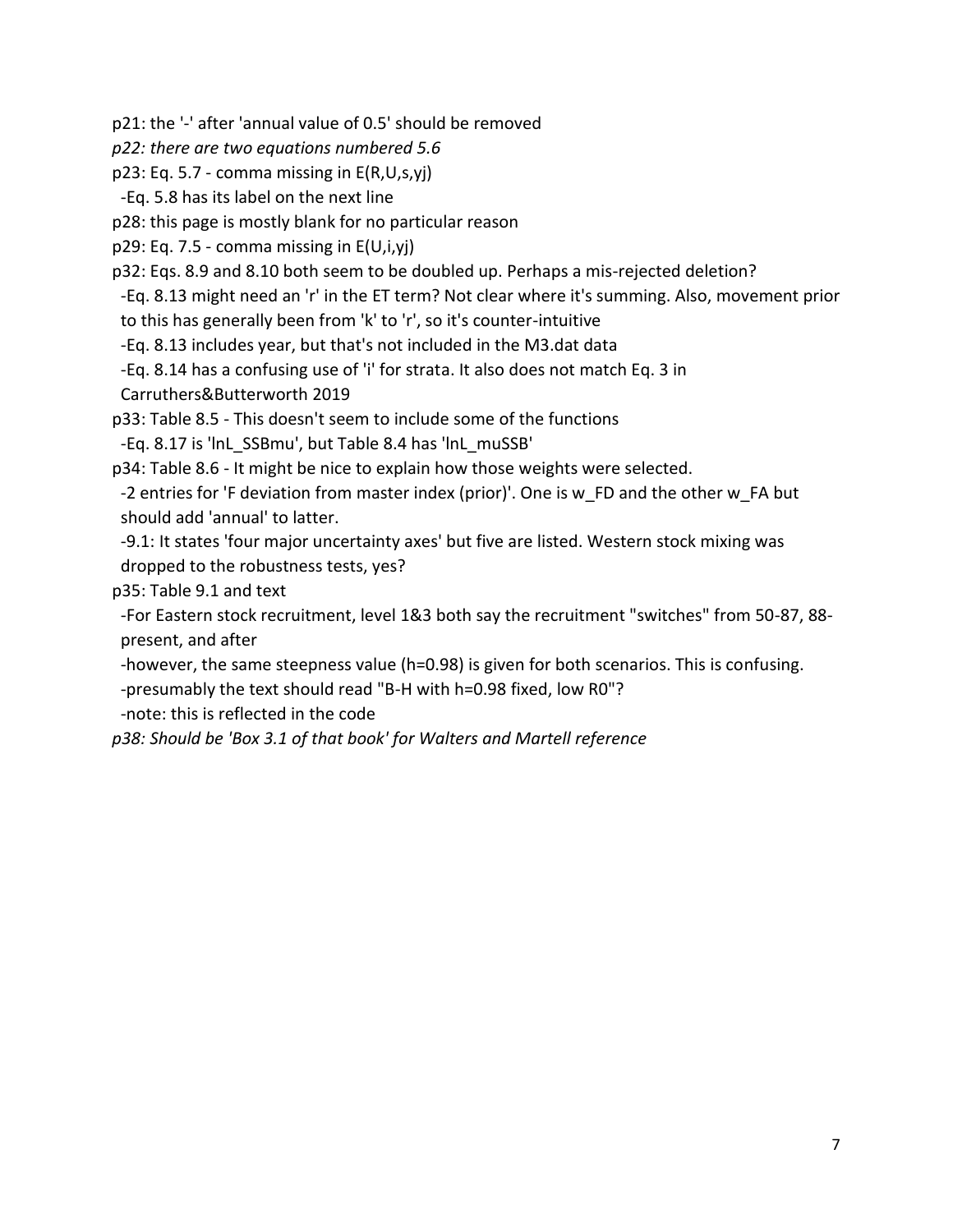No comments have been added since the initial progress report.

#### **Appendix 2: Notes on the core M3 code, M3.tpl**

*Data Section*

Lines 111-119:

 -use of 'np' and 'ns' for stock/quarter doesn't match equations 3.1+ (which use 's' and 'm') Suggestion: make a note, but both TSD and code too extensive to change

-comments use different terminology:

Suggestion: add '(here, quarters)' to 'Number of sub-year time steps' for clarity?

Suggestion: add '(referred to as strata)' to '//Number of areas')

-Typo in 119: 'repapture' instead of 'recapture'

Line 126: helpful to clarify that it gives probabilities of different lengths for each age

Lines 141&142: same comment as 140. Meanings of RDts and RDno unclear

Lines 156-192: meaning of the hard-coded 7 is unclear. Specify columns in comments (i.e., "cobs, year, subyear, area, fleet, XX, YY")

 -looking in M3.dat, the first 5 columns are obvious but the 0.01 and 1 at the end are not described

-similarly for 160 and the '10'. M3.tpl and M3.dat comments don't quite match

-165&168 match M3.dat better

-170 comment says 'fleet' when it should be 'region'?

-177 mismatched (type not clearly explained, unclear what the 0 second to the end is)

-184 description in M3.dat not accurate (excludes 'y', doesn't indicated two probabilities)

-188 unclear what the final two columns are (one is N, but the other?)

-why are there so few PSAT2 and nTag entries?

-192 comments don't match data in either M3.tpl or M3.dat

*Parameter Section*

Lines 221-244:

-layouts of SSBprior and Depprior aren't commented

-237 comment in M3.dat doesn't match

-244 there are 18 weights but only 10 commented

Lines 247-258:

-not really clear what Phase1234 are

-unclear what's going on with datacheck (also line 500)

Line 480: clarify difference with CWpred in comments (catch length composition)

*Procedure Section*

Line 536: typo in comment

Line 556: perhaps have the function definitions follow the order in 502-548?

*assignPars*(): math checked

Line 565: why are we adding 1 to lnR0(sr) if pp==1?

Line 599: typo in comment

-math checked: Eq. 3.15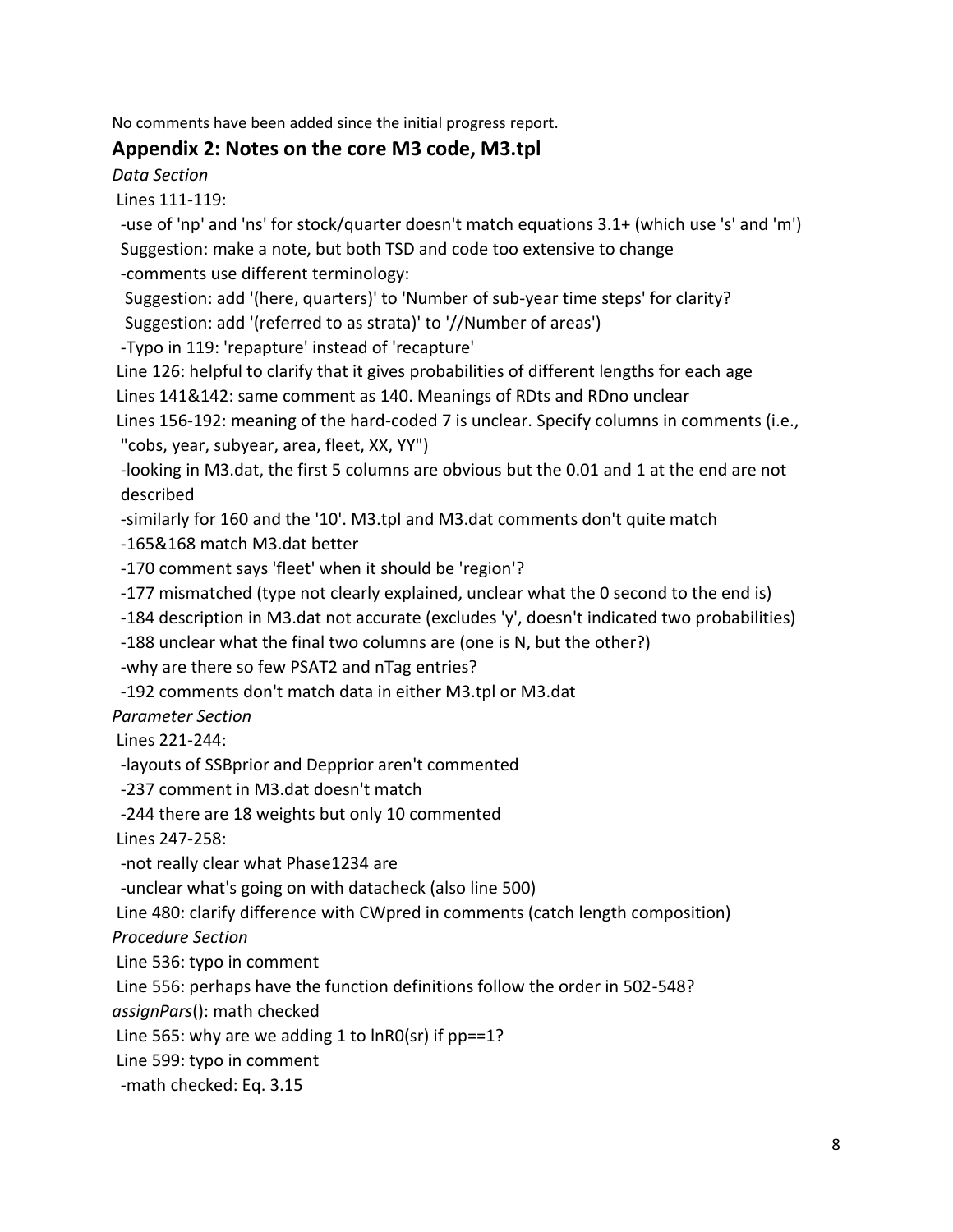*calcSurvival*(): math checked; Eq.

Line 662: typo in comment

*calcMovement*(): math checked; Eqs. 3.19-3.22

Line 683-4: mildly confusing, as this makes the assumption that GOM is always region 1 and Med always 'nr'

Line 717: excluded movements appear to receive e^-20, not e^-10 as in the TSD (Eq. 3.22) *calcSensitivities*(): math checked

Lines 786-793: Eqs. 3.9-3.11

Lines 804-821: Eqs. 3.5-3.8

 -slightly confusing that Lmax is parameter 1 here and parameter 2 for the logistic selectivity -812&816 both rely on operator left-to-right ordering to square the exponential term; adding parantheses could clarify

*calcF*(): math checked

Line 865: hard to match up with Eq. 3.4

-sel==s, qE==q is obvious

-Fmod(II) appears to  $==$  FD(m,r). The 'II' term is confusing since it looks like length

-FDYt(rr,ss,yy) appears to be FA(y,m,r), rather than FD

 -Eobs(i,6) appears to map to I(y,m,r,f), but I see nothing which converted it to a scaled index (edit: it's converted in Partial Fs.R)

-the comment for Eobs in M3.dat lists it as CPUE as well, not effort

Line 903&907: math checked; Eq.s 3.2&3.3

-not totally clear that sigma(I) is already factored into ALK (so ALK = sigma(I)\*P(I|a))

*initModel*(): math checked

Line 966: so 20 is just an arbitrary 'big enough' number?

Line 994-999: math checked; Eqs. 3.12 & 3.23

Line 999: based off of Eq. 3.12, but indefinite integral not shown in TSD

-seems like it is derived from  $N_t/N_t_1 = e^{\Lambda_t}M / (1-e^{\Lambda_t}M)$ ?

-ok here because this is an equilibrium estimate at the beginning?

Line 1025: clarify in comment why M/2 instead of M (for F event, correct?)

Line 1031: this seems to be the top of Eq. 3.24 ( $i=1$ )

Line 1033: why is pen / by 10^6 here and not in 1103 or 1159?

Line 1082: so spawning fraction in GOM vs. W\_ATL is purely based on fraction of SSB? This assumes that western stock fish are equally happy to spawn in each region, so spawning location is driven by the movement data. This seems questionable. It's not even clear that

Slope Sea spawners, for example, are western stock. Not really a code question, though.

Line 1111: should this end in 'sdur(ss-1)'? It doesn't match 1041

Lines 1136-1139: math checked; Eq. 3.13 w/ no random deviation term

Line 1167: same question as 1111

Lines 1015-1058 and 1143-1185 could be combined into one section, with a 'priorS' variable which is either 'ss-1' or 'ns' depending on the value of 'ss'. In fact, this could be combined with the spawning season as well, since the only difference is the addition of new recruits and the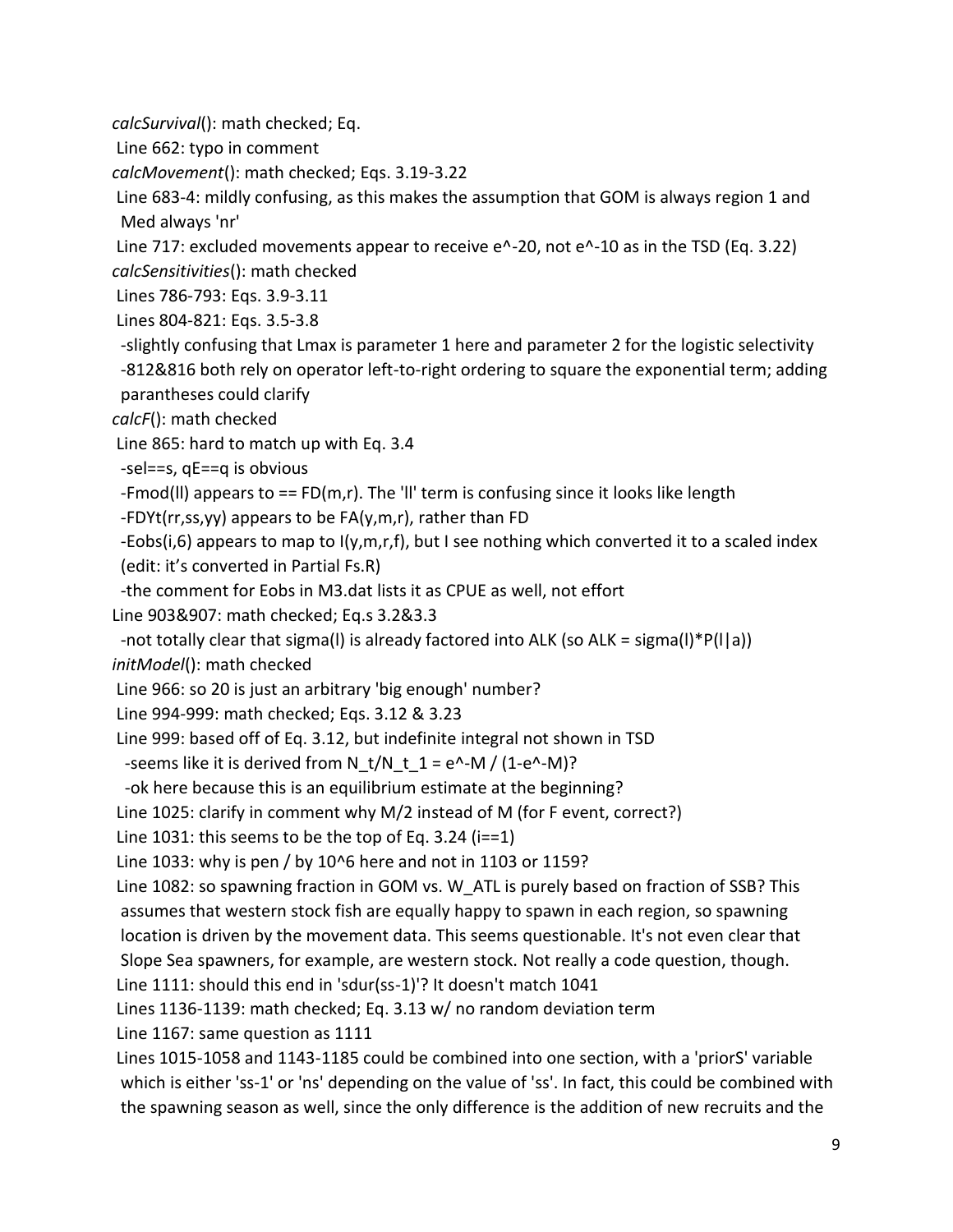aging. It's confusing and potentially error-prone to duplicate most of the math three times. It's also very confusing that yy increases from 2->nHY, but we keep using N(1) values. I figured out that you're just over-writing N(1) each time, but make that clear in the comments or it looks wrong.

 Eq. 3.24 gives three different scenarios, but the way the code is written makes it hard to match them up.

Lines 1200-1241: math checked; Eqs. 8.1-8.3

Lines 1200-1202: took a bit to untangle this. A comment would help

*calcTransitions*(): math checked

Same observation about seasonal change split into three similar sections

Line 1328: Eq. 3.13 with deviations added in now

*calcRecaptureProb*(): this function is commented out and should be removed?

*calcObjective*(): math checked

*Catch*

Lines 1526-1529: better to have the math in one line, and vary the SD only

Not clear what 'last phase()' means: not in M3.tpl and not explained in the TSD *CPUE*

Lines 1563&1567: could be clearer in the TSD. Mentioned briefly in 7.2

Line 1573: the calculation of qCPUE isn't explained in the TSD

Lines 1586-1587: math checked; Eqs. 8.4-8.6, 8.9

*FI Indices*

A question: why skip values when loading the ints? Lines 1609 clearly indicate what each entry is for, except skip over 7,8,10&12. Why not include them here for clarity? Same for all the other regions like this. It makes it more confusing when they show up later.

Line 1641: comment is the same as case 3, when should be "vulnerable biomass"

*CLobs*

Line 1694: not discussed in TSD

Line 1698: math checked; Eqs. 8.11-8.12

Line 1701: case 3 isn't mentioned in the comments or TSD

*SOO*

Line 1732-1734: these aren't explained at all, and don't appear to be used (instead, macat) Line 1743-1744: math checked; Eq. 8.14

*PSAT*

Lines 1773\*1777: should use PSATpred(i) instead of movm(etc)

Line 1773: math checked; Eq. 8.13

Eq. 8.13 includes year for ET observations, but not included in PSAT data

Lines 1777\*1781: not discussed in TSD

*SSB & Depppriors*

Lines 1795-1833: out of order (LHw) and not commented or with debug messages

Line 1801: clarify in comment that SSBprior is in tons, so need to converted

Lines 1808&1826: same 'last phase' comment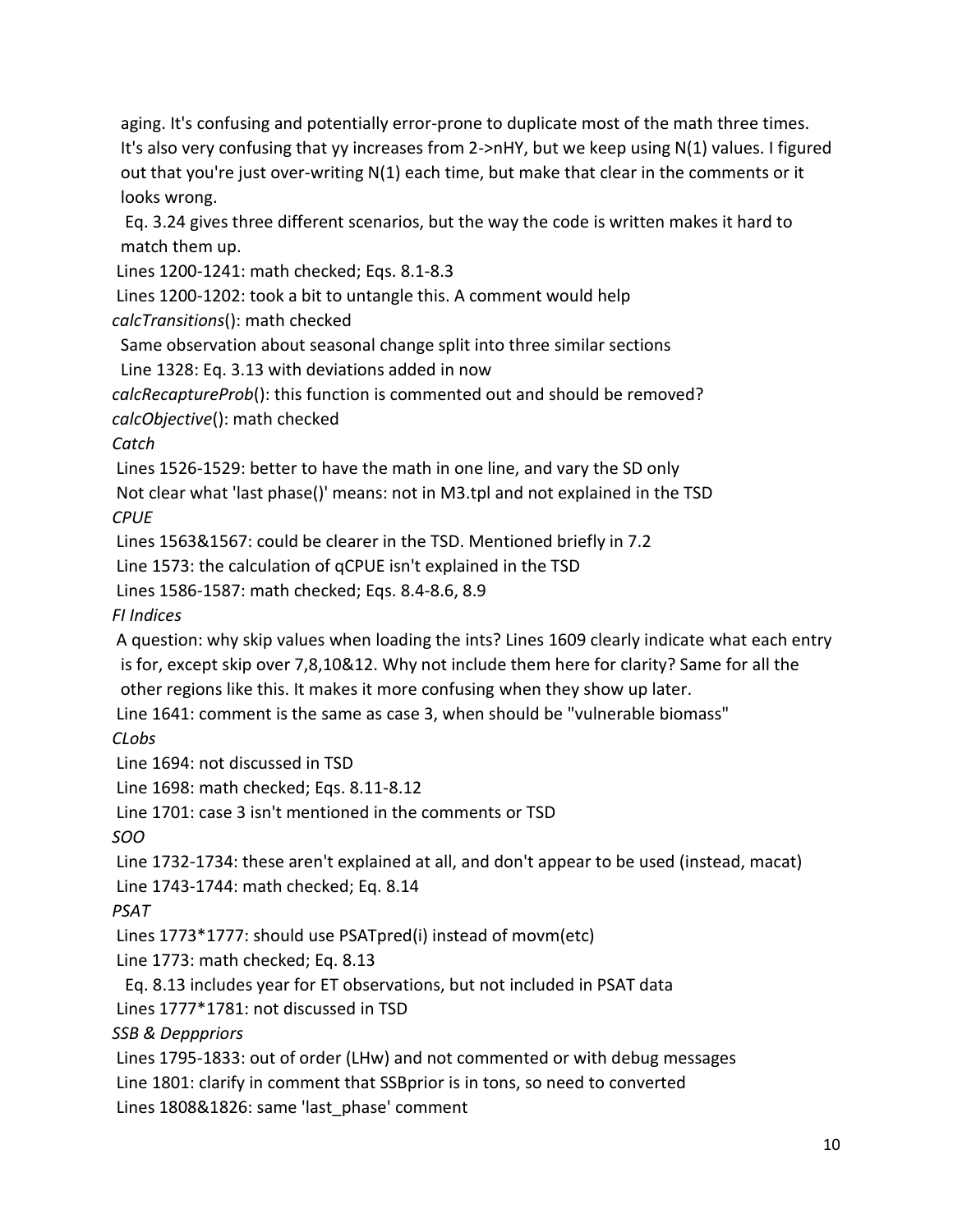Lines 1809&1811: math checked; Eq. 8.17

Lines 1827&1829: no equation given in the TSD; why divide by SSB\_EW(pp,2) instead of 1? *Recruitment deviations*

Line 1839: what is this doing?

Line 1847: math checked; Table 8.4

*Movement parameters*

Lines 1861-1868: a1 and a3 store deviations from a2, but a2 itself is different, right? This weighting isn't clearly explained in the TSD. Unclear why a2 values should be penalized for deviating from mean=0.

*Spatial priors & Spatial fraction*

Lines 1892-1909: is this lnL\_natal in the TSD? Eq. 8.17a? Hard to follow

Lines 1917-1955: I think this isn't in the TSD?

*Selectivity etc.*

Lines 1963-1990: math checked; Table 8.4, Eq. 8.15

Line 2006: math checked; Eq. 8.16

Line 2034: objPSAT2 always =0

Lines 2036&2037: incorrect description in comments

All the following are fine:

*simsam*()

*popNodes*()

*Report section*

*Runtime, main, globals sections*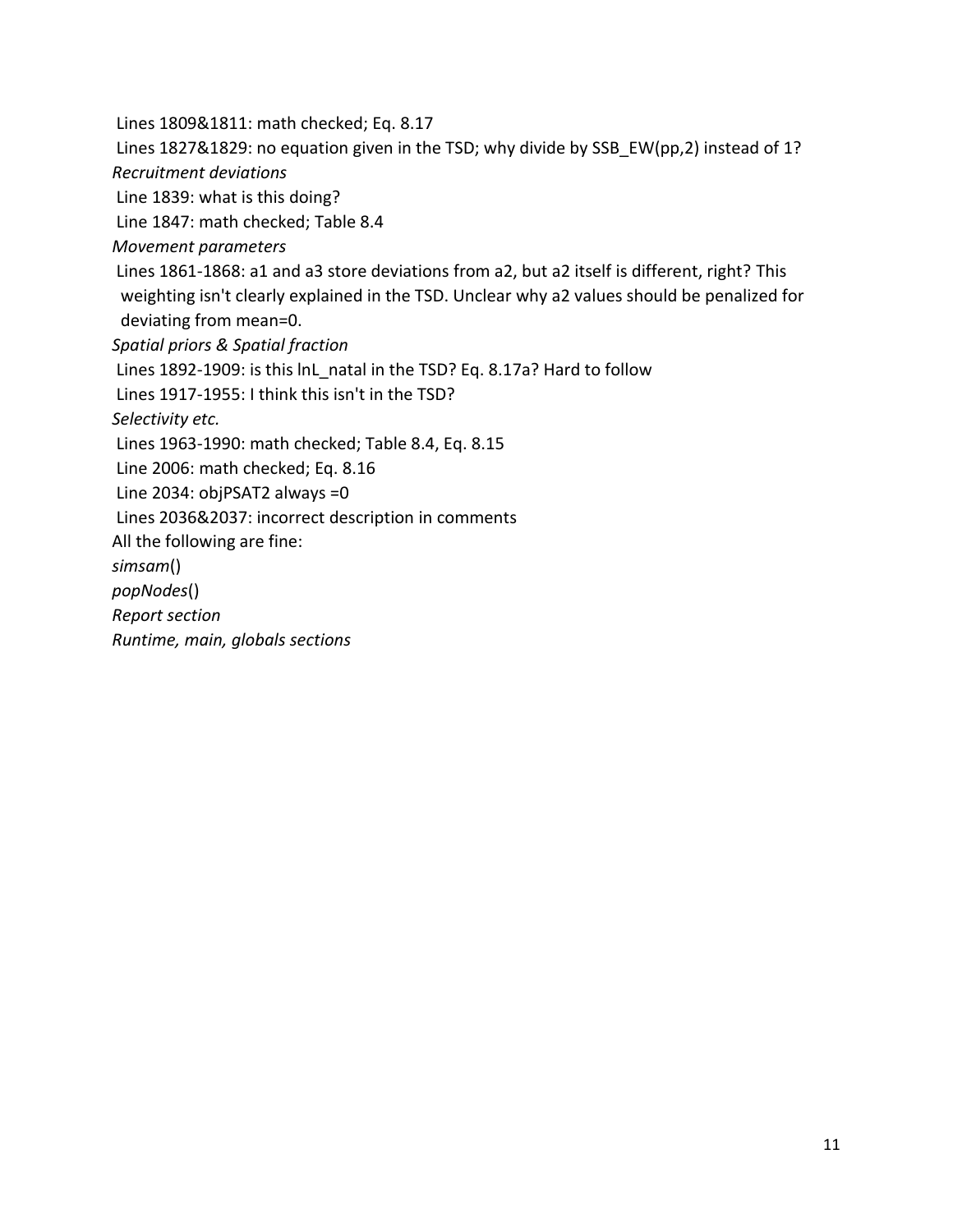Comments added since the initial report are in *italics.*

## **Appendix 3: Notes on R-Scripts 1-3**

*Step 1: Building the OM*

It would be nicer if all this read in from a file like M3.dat (but for the R script), rather than being hard-coded. Or at least have all the constants declared up at the top so it's easy to edit the ones you want.

- -Line 51: M3.dat gives number of length classes nl=15. Does this set it to 16?
- -I see that line 72 returns the nlen value of 15. A little unclear what's happening.
- -Line 114: defaulting to younger maturity for both stocks?
- -Lines 197-204: Code author stated that this section was deprecated
- -Lines 237&238: the comment says 'ages 0-3' but macat gives 1-4, 5-8, etc. Fix comment?
- -Line 252: unclear why this value exists and where it comes from. Is it important to have at least one nTag value?
- -Lines 273&274: not clear where these values are coming from (not in TSD)
- -Line 310: is this deprecated? Remove it?
- -Line 317: Isn't this just 0.5/(yblock^0.5)?
- -Line 323: MICV isn't stated in table 8.4 or elsewhere in the TSD.
- -Line 337-340: consider removing deprecated entries prior to finalization
- -Line 345 (and others): PSAT2 appears to be deprecated as well; consider removing (doesn't match Table 8.6).
- -others which don't quite match up or have a clear entry: SSB, SSBinc, Fmod, BSFrac, MICV, SpatPr
- -some of these, the naming doesn't match: SSB==SSBmu, BSFrac==mix, SpatPr==natal?

#### *Step 2: Building the reference grid*

- -Line 39-41: same confusion about the eastern recruitment "switch" as in the TSD
- -Line 87: make clear where Rec\_Ref, MatM\_Ref, etc. come from in comments (Ref\_OM\_funcs.R)
- -Line 91: I see what's happening here (mapping option 2->option 4 in MatM\_Ref) but it should be more clearly commented. This is a bit of a hack which will confuse people referring to the Ref\_OM\_funcs vs. the TSD
- -Line 128: Is this the big conditioning run? Need to comment what's happening -Report section: checked briefly

#### *Step 3: Building the robustness set*

- -Line 28: robustness OMs aren't discussed in the TSD. It appears that you are testing four combinations for most:
	- Recruitment scenarios 1&2 vs. spawning/mortality A&B, with no comparison for scaling and length comparison

This should be documented in TSD section 9.2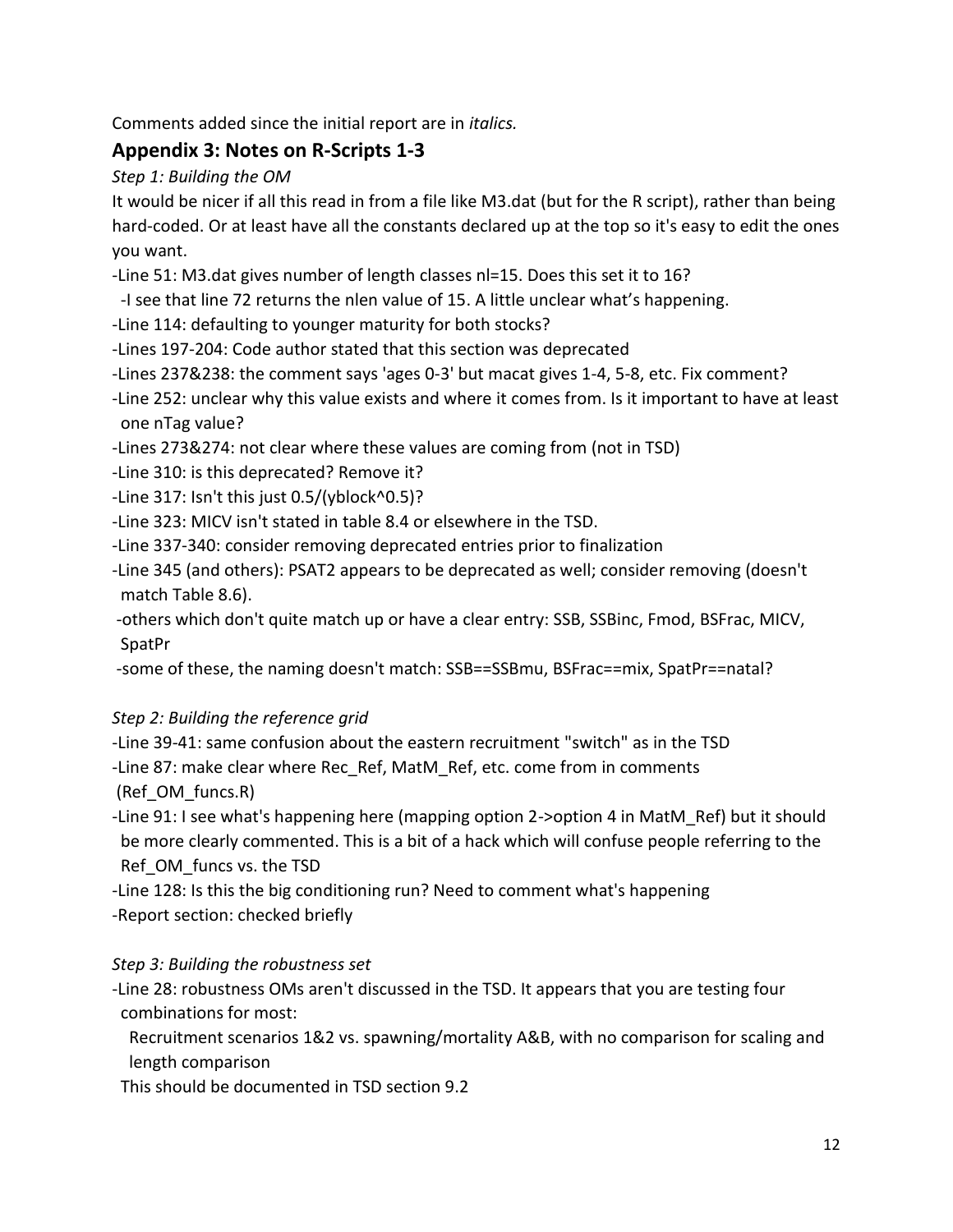-Line 29: there are 4 options but only 2 different values.

-Line 30: for this one only we bring in the length comp L&H. Obviously no A&B, but why L&H here but not for TVregime or others?

-Line 32: the TSD lists 12 robustness tests, while only the first 11 are here

*-Line 104: implementation checked*

*-Line 105: implementation checked*

 *-why is the source code for the Obs classes ('GoodObs', 'BadObs', 'Unreported\_20', etc.) in an R-script ('Build Observation Models.R') instead of in the package itself (the way the IE models are in 'Implementation Models.R')?*

*-Line 136: Brazilian code checked*

-Lines 137&146: assess the importance of this comments. Unresolved issue?

-Lines 150-161: checked against 'Partial Fs.R'

-Lines 292&338: Tests 7&8 are switched, presumably because 8 follows from 6?

*-Line 350: Implementation checked (see line 105, though)*

-Line 357: does this need reconditioning or not? Unclear. Comment to clarify.

-Lines 417-419: math checked

-Lines 471-472: Length (44) is hard-coded instead of nRoms

-Lines 494-502: comment and explain these

-Lines 510&514: comment and explain the difference between OM and OMd

-Lines 531-535, 546-547, 566: Length (44) is hard-coded instead of nRoms

-Line 551: explain why the loop begins at 17 (skipping first 4 robustness tests?)

-Lines 597, 608, 619: do these numbers match the introtext? For example, aren't 1-8 WestGW and Qinc?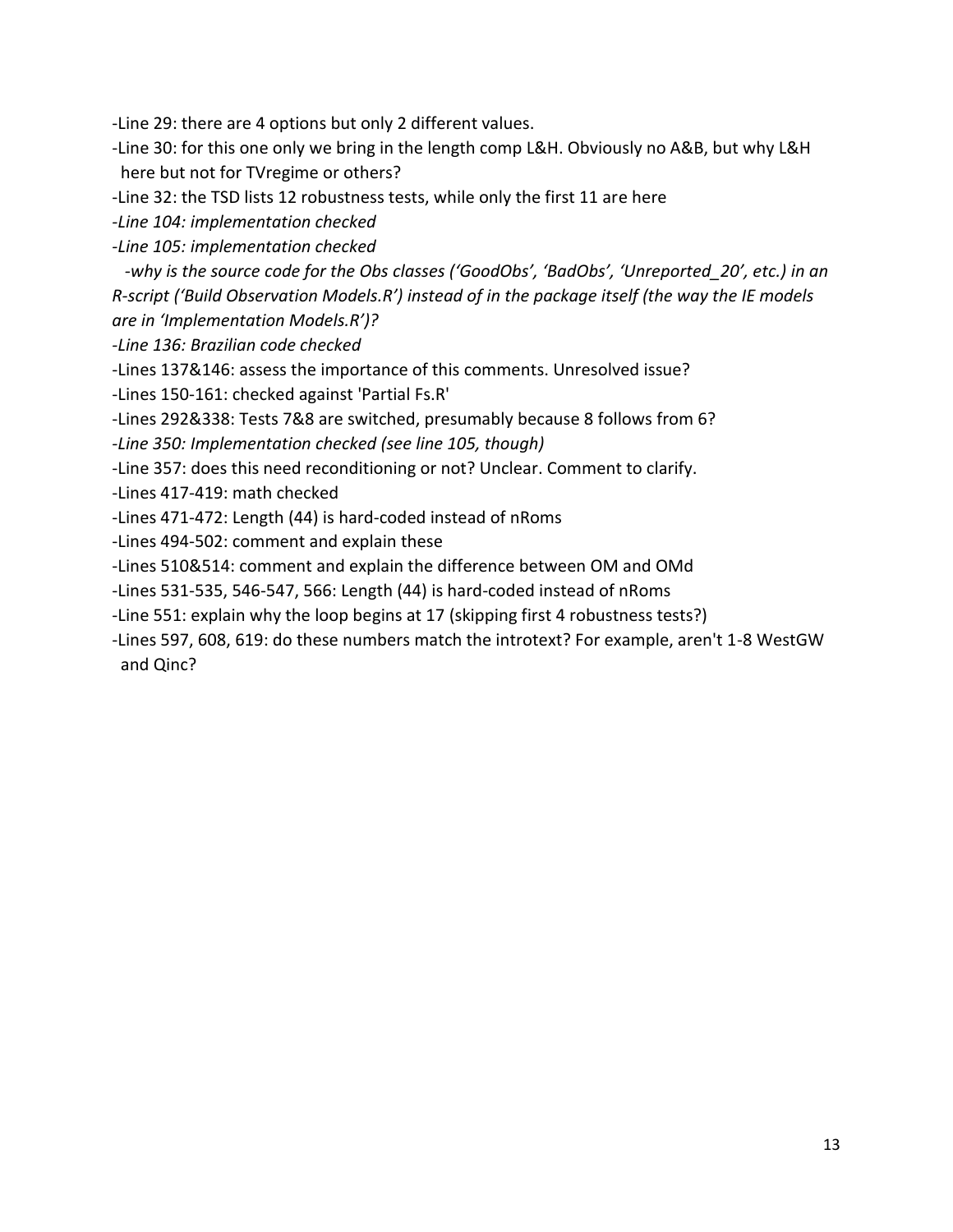No comments added since the initial report.

#### **Appendix 4: Notes on R files for Data Processing**

-*Area definitions.R*: coordinates for various areas; not checking.

-*Define fleets.R*: reads the fleets in from FleetDefs.csv

-values match Table 3.1, except LLJPN is referred to as LLJPNold

-*Fishery indices.R*: makes CPUExxx + Ilencat; checked

 -Line 13: sets a minimum CV of 0.25. Is this mentioned in the TSD? I don't see it near Eq. 8.9 or Table 8.5

- -*FI indices.R*: makes Iobs; checked
- -Line 12: also uses a minimum CV of 0.25 for conditioning.
- -*Historical catches.R*: makes HCobs; checked

 -Lines 5&6: the multiple folders for ICCAT\_2021\_etc are confusing. Could this be cleaned up to remove deprecated folders?

 -a comment pointing out that this is creating a 4d array instead of the usual table would be helpful

- *-Historical catches Brazilian to East.R: checked*
- -*iALK.R*: creates age-length conversion table; math checked
- -needs better commenting
- -Line 7: it would be nice to know where TEG comes from; appears to be *Internal.R*
- -Lines 8-14: math checked against Richards eq. in Ailloud (with assumption that A1==0)
- -Line 17: math checked against vB equation

 -Lines 19-20: this appears to assume that if it's not growth 1, it's growth 2 (rather than checking). Works fine here but potentially a source of bugs if another growth form is added -Line 25: math checked against Eq. 3.15

 -Line 31: these would be easier to read if you declared the SD on a separate line; math checked

-*Length observations.R*: makes CLobs

 -Line 5: path appears to be incorrect. No CLobs file in ICCAT\_2021\_3, though there's one in ICCAT\_2021\_2

-Lines 24-27: that's a clever way to do that. I may have to steal it!

-*Master index.R*: makes the master catch index, RAI

-Line 9: Unclear that source for *'ts2017.Rdata*' is *'Copy data to package.R*'.

-Line 17: math checked against Eq. 2.1

-Line 21: The arbitrary 20 timesteps of movement to stabilize?

-Lines 25-30: math checked

-Lines 51-53: math checked against Eq. 2.2 & 2.3

-Lines 59-69: adjust for seasonal priors; is this covered in the TSD?

-*Movement definitions.R*: makes nMP values; checked against Eq. 3.20 and description

-Line 16: 'Tracks' is created by *PSAT.R*. It would be nice if that were commented.

-Lines 28-50: some commenting here would help. The logic is hard to follow.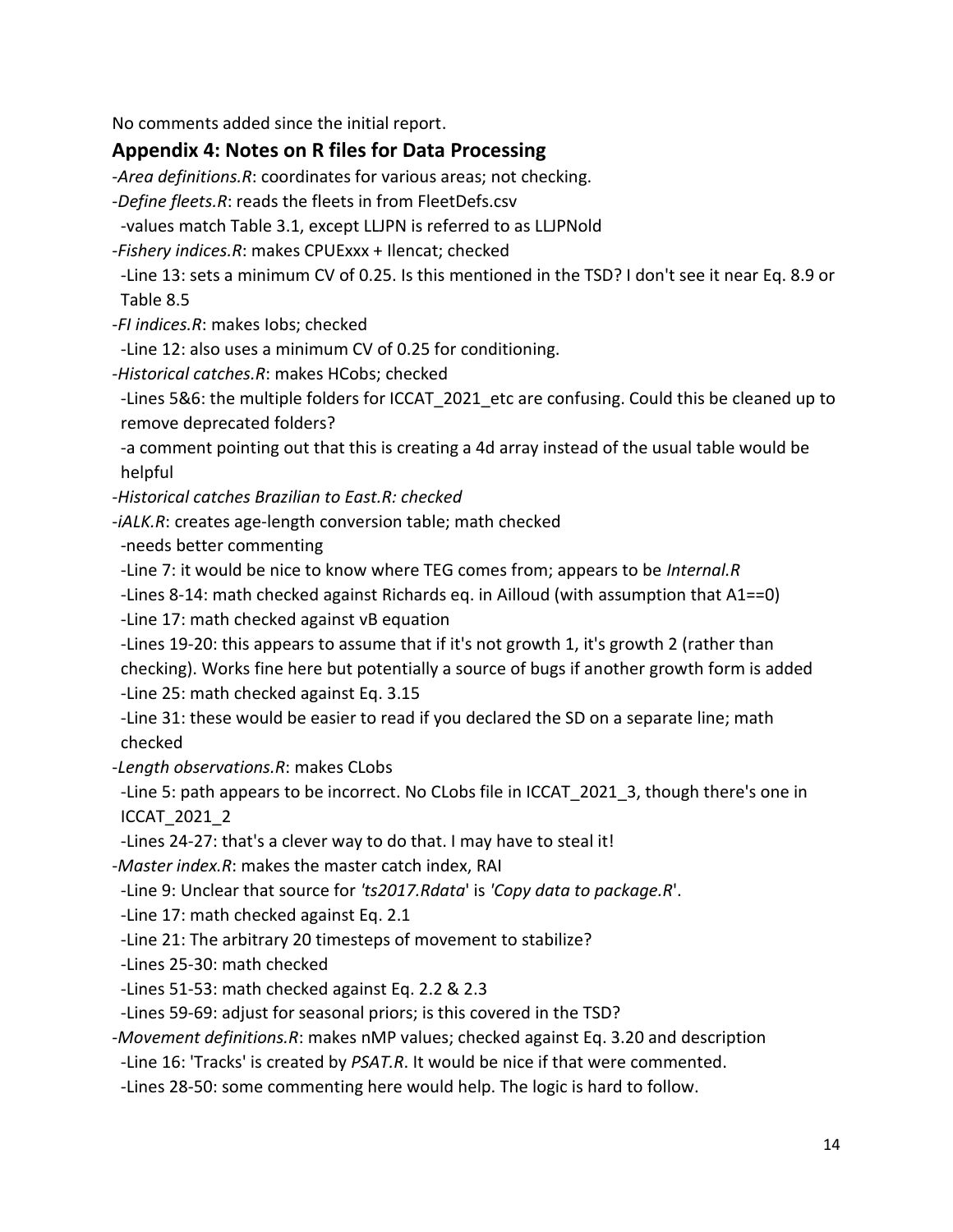-Is this the part where one value is arbitrarily set =1 and the rest are scaled? (end of p16) -Might be cleaner if you initialized movind/mov1=NULL? It seems like the c(1,1,1,1,1) is just for rbinding, which accepts NULL

 -Lines 53-70: this appears to undo everything done by 28-50. Why isn't there an if/else? More commenting please!

-*Movement exclusions.R*: makes nMovExc

-Line 9: -20 doesn't match the 10^-10 in the TSD

-Lines 19&22: aren't these already covered by lines 12&13 in '*Movement definitions.R*'?

 -Lines 31-33: more hard-coded regional mapping (see *'Movement definitions.R*' and '*PSAT.R*') -Line 40: isn't there code to generate observed transitions in '*Movement definitions.R*'? Why are we using a file instead? If there are other sources of valid tag transitions, this needs to be better explained

 -Line 61: I don't see any such transitions in the CSV file. Why is this within the 'if' statement? Shouldn't it be with the others?

-*Partial Fs.R*: makes Eobs; math checked

-Eobs appears to be equivalent to  $I(y,m,r,f)$  in Eq. 3.4

-Needs more commenting and/or clearer equation in the TSD

 -Line 12: This appears to be inverting 'C = B\*(1-e^-Z) to calculate Z. Comment would help, and the '-' for '-log' is cryptic.

 -Line 19: parantheses would clarify the / and \* operations. Where does 0.2 come from? -*PSAT.R*: creates PSAT values and the PSAT data files

-Lines 41&42: this is hard-coded, and something similar in '*Movement exclusions.R*'

 -Would be better to have regional mapping in one place in case ICCAT adds back some of the regions

 -Line 53: This took me a minute to figure out. Using 'sum(x>vec)+1' seems simpler and avoids the c(0,vec) line, though perhaps slightly slower.

-Line 103: Spawning region IDs hard-coded here rather than flexible.

 -Lines 127-131: This is confusing to read. Cleaner if you set temptrack=NULL before the loop starts, then eliminate the j==2 branch

 -Lines 153-155: Unclear where 'Impute' comes from, but *'impSOO.r*' appears to be deprecated (only in the pre-reconditioning folder)

-*SOO.R*: makes nSOO

-Line 39: SOO\_old seems to not be being used. Delete?

-Lines 50&51: yet another hard-coded regional mapping. Really should be centralized.

 -Line 149: math checked against Carruthers&Butterworth 2019 Eq.2; btw, there appears to be a typo in Eq. 1

-Line 150: where does this '5' value for sd come from? Or this entire adjustment?

-*Spatial priors.R*: makes SpatPr; math checked

-This uses 'data/Other\_2021\_1/...csv', while Master Index.R uses

'data/Processed/Priors/...csv'. Should these be the same?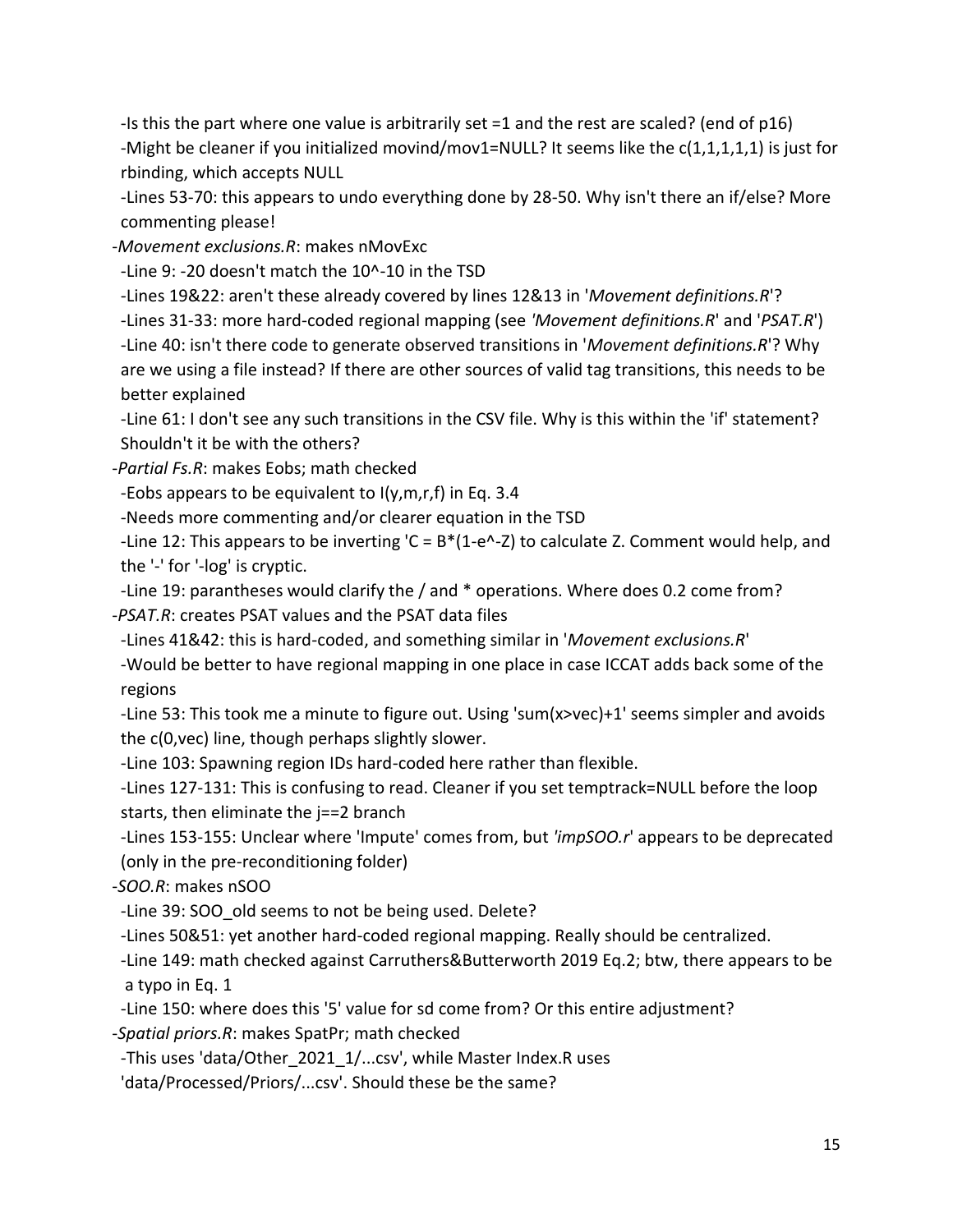New since initial report

#### **Appendix 5: Notes on R files for in 'R' folder of ABTMSE**

Folder: 'R'

-*Data\_documentation.R*: checked. No actual code here.

-*Data\_formatting.R*: checked

 -Lines 52&73: ICCATtoGEO functions; these are very similar, and not clear from commenting which to use or if one is deprecated

 -Line 101: assign\_area() - shouldn't this exit once it assigns? Unspecified behavior if more than one poly matches

 -Line 116: assign\_quarter() - some commenting would help clarify what's happening here -*External.R*: checked

-Line 98: seems important to comment what this function is doing

-Lines 100-110: all these hard-coded defaults need comments to explain

-*HCRs.R*: checked

-*Implementation\_models.R*: checked

-why are these all implemented individually? Increases the likelihood of errors.

-Suggestion: one 'imp\_error' function which all the rest call

-perhaps this is where the Obs source code belongs?

-*Internal.R*: checked

-Lines 32-79: math checked

 -Lines 119&133: these two functions are very similar, but expect slightly different versions of iALK. I assume one is deprecated?

-They should be either commented or one deleted.

-Line 182: here's another version

 -Lines 221, 228, 235: a little confusingly named, but at least the comments make it clear -*IRW.R*: checked

-why is this a separate file, and not part of 'Iterative reweighting.R'?

-Line 32: 1/3 is hard-coded. Perhaps a parameter? Or at least a comment.

-Line 47: reweights for both high and low CVs equally?

-*Iterative\_reweighting.R*: checked

-I looked for obvious errors, but the reweighting process isn't described in the TSD

-it would be helpful to have more commenting and/or the relevant equations

-*M3\_tools.R*: includes runM3p and read/write for M3 data

-checked briefly

-Line 603: hard-coding of weighting vector names

-Line 901: same here

-*Methods.R*: checked

-*MPs.R*: briefly looked over

-Line 36: Comment should say 'Index 4', not 7

-This is true for a few other 'Index X' comments as well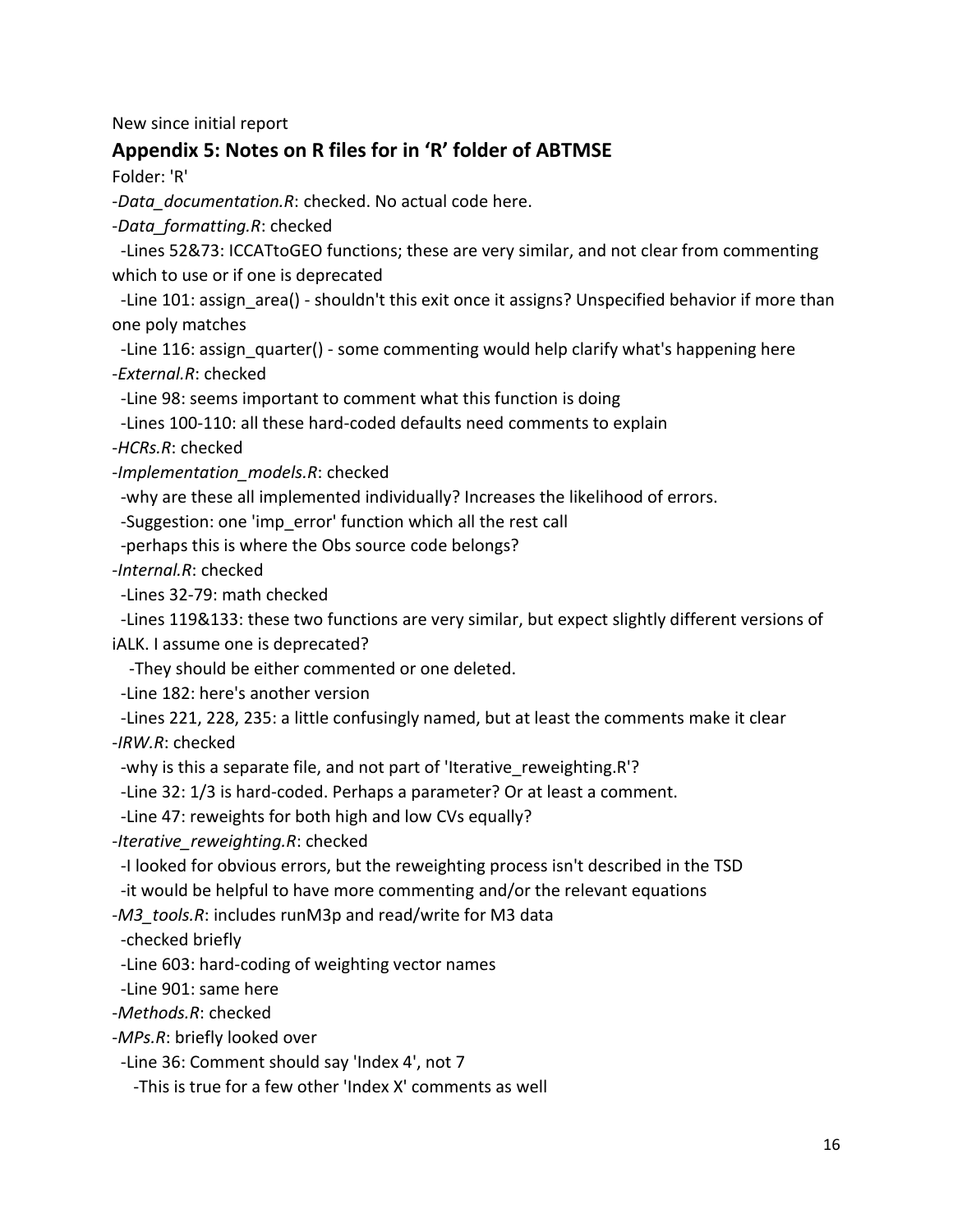-*MSE\_auto\_report.R*: checked

-*MSE\_comp\_plots.R*: checked

 -Lines 125-126: <ERROR> These should be MSEObj1 & MSEObj2 at the end -*MSE\_functions.R*: checked

 -Line 27: you could really use clearer function names than 'getperf', given that this is documented and everything.

-I don't know why R programmers never use names like 'getPerformanceMetrics'...

-Ah, I figured out that the median is hidden inside these 'quantile' function calls...

 -Line 95: <ERROR?> these don't seem to exactly match the metrics. Where are AvC10, AvgBr, and OFT?

 -Lines 141 & 164: MPnamsj is never used. Also, should it be '...\*npop' instead of '...\*2' to keep flexibility?

-Lines 199&200, 229&230: confusing that these have ',pp=2' and the rest just use the number

-Lines 509, 575: cleaner to use a parameter with default for values like this

 -Wouldn't the start year change down the line as the MSE process goes along? -Line 606: '92' should just be 'nOMs'

 -Concerned about this being hard-coded, though. Doesn't this change sometimes? -*MSE\_Object.R*: checked

-Lines 175&176: might be good to turn these into a year/TAC list for future lexibility

-Line 191: <ERROR> Should be 'OM', not 'OMd'

-Lines 260&261: here survival is again

-Line 323: nice if this were a function call as well

 -Lines 376-385: the naming structure is nice. Why not put them in alphabetical or column order as well for clarity?

-Line 415: stocks hard-coded to 2 here, instead of npop

-Line 421: good comment, but maybe put it on several lines

-Line 422: checked against Eq. 5.7 / 7.5

-Lines 468-550: code duplication as discussed under Objects.R

-Line 519: checked against Eq. 3.13

-Line 526: math checked

-Lines 651&660: math checked (duplicated)

-Line 691: this (3 years) probably shouldn't be hard-coded

-Line 715: Wow. That is an impressively dense and hard-to-read line. Feels like Perl!

-Lines 883-898: checked

-Lines 902-927: checked all correct CVs used

-Lines 953-968: B0 math checked

-Lines 983-1053: checked F and TAC distribution code

-Lines 1070-1076: year hard-coding here

-Lines 1060-1148: checked assessment code

-Lines 1150-1246: checked

-Lines 1254-1429: checked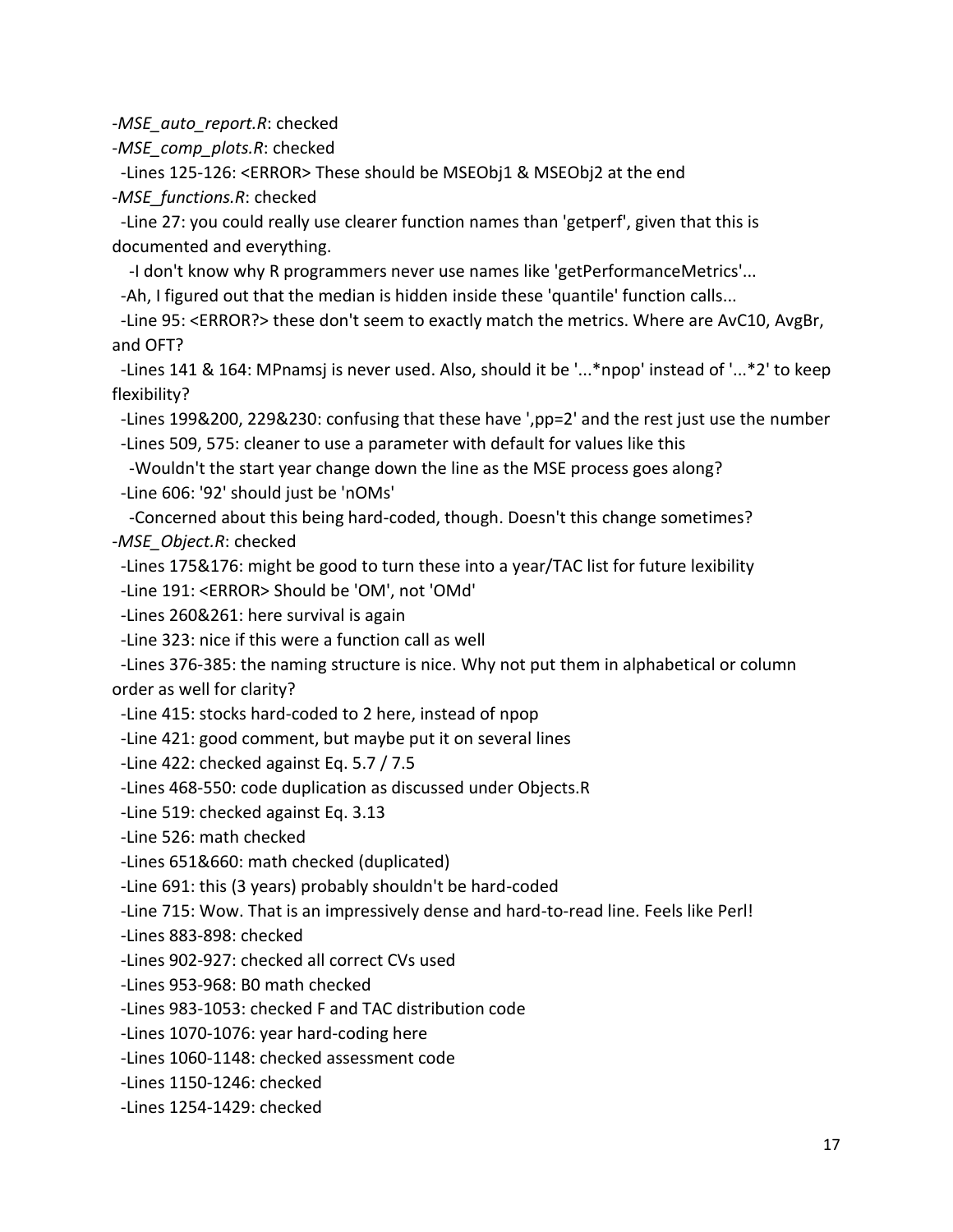-*MSMPs.R*: briefly looked over

-*MSY\_calcs.R*: checked

 -Lines 5&6: surv math checked. This same calculation appears all over the place. Wouldn't it be better to use one function to reduce risk of error?

-Lines 12-23: math checked

-Lines 87-100: math checked

-Lines 108-114: checked vs Walters and Martell

 -Lines 111-113: this is duplicated from F1calc() above. why not just use F1calc() as a function which takes Flow and Flower (with defaults)?

-Lines 115-168: checked vs. Walters and Martell

-Line 188: inconsistent use of '=' instead of '<-'

-Line 217: more year hard-coding

-Lines 221-228: good to comment the assumptions here regarding h=0.98 and h=0.3

-Lines 259-266: checked

-Line 359: not sure what this is doing

-Lines 373-379: it would be clearer if these were the same as 119-122 (or vice versa)

-Lines 381-384: <ERROR?> This plusgroup adjustment is \*not\* in F01Calcs

-Lines 409-411: why isn't this the same as 144-145?

-Lines 443-446: no plusgroup adjustment here either

-Lines 463-468: ok, these are the same as 119-122

-*Objects.R*: checked

-Line 305: would be better to have a constant for total iterations, rather than just =100

-Lines 573-574: another hard-coded survival calculation

-Lines 588-589: what are y and m? Confusing.

-Looks like they're used only to initialize SFAYMR and SPAYMR (624 & 627)

-After that, overwritten by the 'for' loops at 647 & 649.

 -Lines 653-657: there are a lot of places where movement matrices get initialized over some stretch of time

-it would be nice to make this a function call and code it once

-Lines 683-740: seen this code before as well

 -as mentioned, much cleaner if the bulk of the code (e.g., 685-696) wasn't duplicated -just have 'prevM' be set to either 'm-1' or 'nsubyears' based on m (and y too, of course) -then add a single 'if (m==SPAWNING\_SUBYEAR)' for the last bit

-should also not hard-code 'm==2' as the spawning subyear, since you're keeping the value of nsubyears as a flexible parameter

-*Obs\_Err.R*: checked

-Line 2: should this equation be in the TSD?

-Lines 16-18: math checked against Eq. 5.5 & 5.6

-Lines 21-32: is this deprecated?

-Lines 54-65: math checked against Eq. 5.7

-*OM\_functions.R*: checked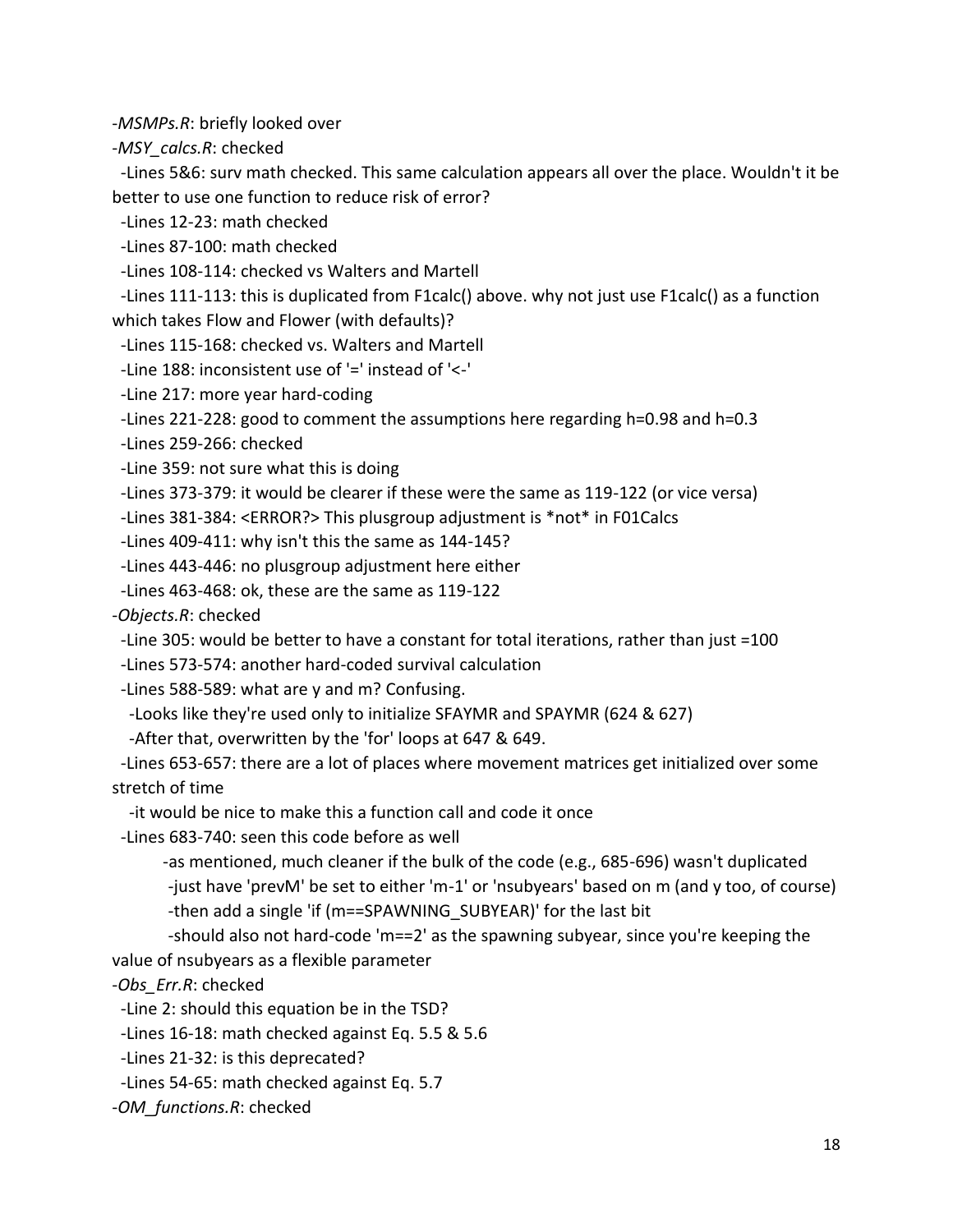-*OM\_object.R*: checked

-Lines 180&181: why make both 'npop' \*and\* 'np', and same for 'nages' and 'na'?

-'np' is only used twice after this point, on lines 201 and 641. 'na' only in line 201.

-And once you've made local copies of all these, why keep getting them from 'out'? -Line 268: should this be 'nsim<=nmcmc'? Seems like the message in the 'else' statement is only for nsim > nmcmc

-'=' instead of "<-" on lines 313-316, 330, 345, 355, 361, 375, 380

-Lines 407-416: I don't see any difference between these two branches. Should there be?

-Line 426: I'm not really sure what's happening here

 -Line 444: here the MED is assumed to be the final area, whereas it's hard-coded as 7 elsewhere (as mentioned)

-Lines 561-566: math checked against Eq. 3.9-3.11

-Lines 570-579: math checked against Eq. 3.5-3.8

-Lines 672-673: math checked against Eq. 3.12

-Line 687: math checked against Eq. 5.1

-*Other\_object\_classes.R*: checked

-Lines 93&95: not clear to me why these two have to be set this way

-Lines 122&123: surv calculated again

-Line 150: the comment should be "s p y m r f"

-Lines 160-170: you're just trying to make my head hurt here, aren't you? :-)

-Line 184: another place for a comment making it clear that you're cycling stemp in place.

 -Lines 190&194: this would be cleaner if you called this once, after setting the 'subyear' index to nsubyears or m-1 depending on m

 -It looks to me like the rest of this file is part of the R implementation of the M3 code, which has been confirmed to produce the same output

 -Consequently, I will end the review here. Should have done that for some of the other files! -*Performance\_metrics.R*: checked

-checked all against Table 10.1

-unclear how this file interacts with /inst/Diagnostics.R

-*Plotting.R*: checked

-*Ref\_OM\_funcs.R*: design document for reference OM permutations

 -MatM\_Ref: the fact that reference option 2 is really option 4 (mapped in 'Step 2') is confusing -at the very least it should be heavily commented here to prevent someone "fixing" it later

-Lines 115,122,129,136: the mortality arrays should be put at the top like the maturity arrays

-Line 140&141: math checked

-Bmu Ref: Line 171: there seems to be a deprecated 700/90 level. Delete?

-Section B: not checking here since it's mostly deprecated

-*Reporting\_funcs.R*: checked

-*Rob\_OM\_funcs.R*: robustness grid permutations, in theory, but appears to be empty

-Robustness values seem to be only in Step 3 file

-*RunShiny.R*: checked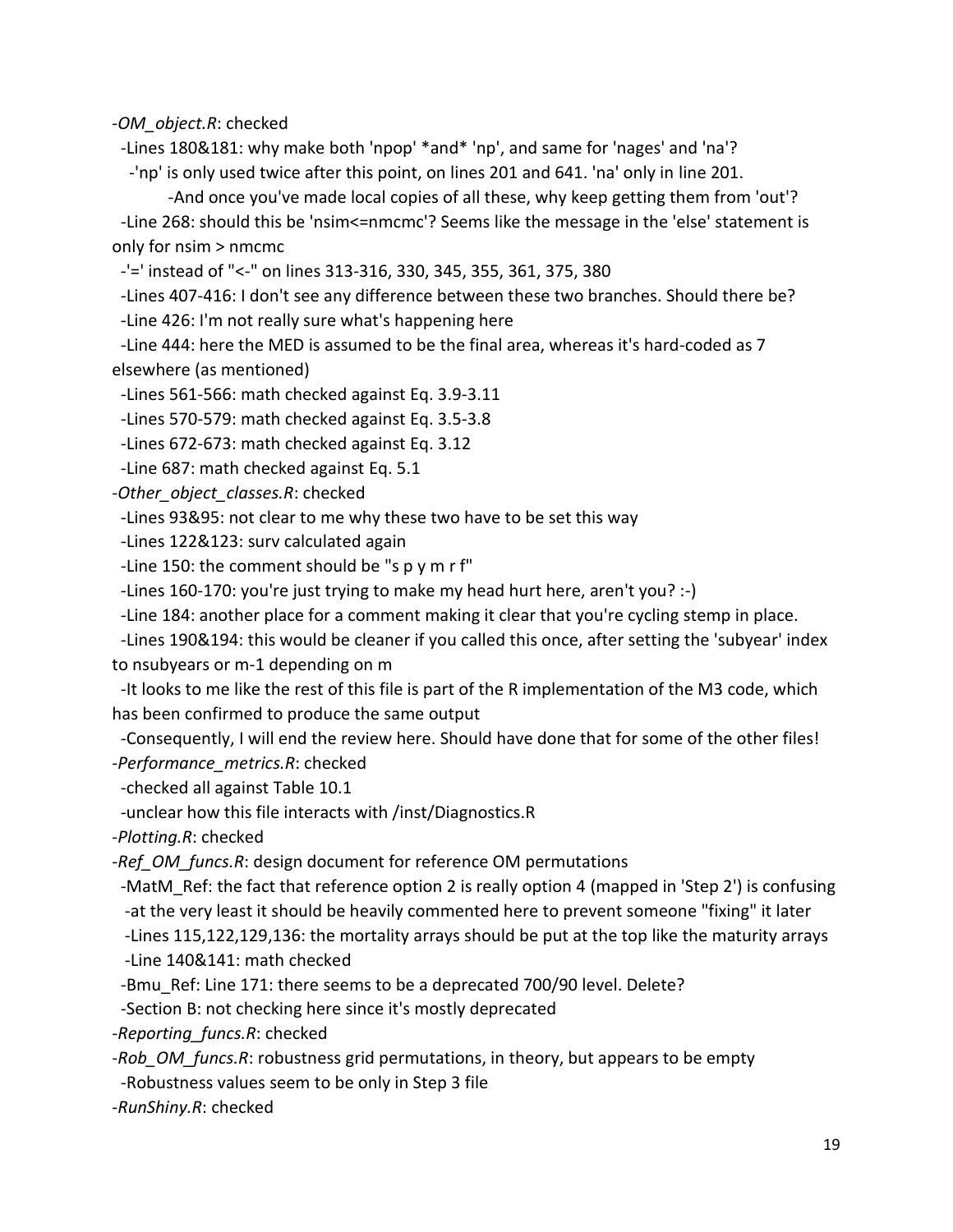Extensive changes since initial report

#### **Appendix 6: notes on additional R files**

Folder: 'RScripts/Observation\_models.R'

-*Build observation models.R*: checked

-*Build observation models 2021.R*: checked

-A lot hard-coded here which could be parameterized more clearly

 -Better commenting of what is important in the observation models would be helpful -*Build Annual Catches.R*: checked

-Lines 7&8: hard-coded W/E regions, which could cause errors if we return to 10 regions

Folder: 'RScripts/Package checks'

-*MSE check v7x.R*: checked

-needs better commenting

Folder: 'RScripts/Packaging'

-*Copy data to package.R*: checked

 -seems a bit hap-hazard; is this meant to be part of the package? If so, comment more clearly -Lines 9-10: hard-coded paths

-Line 58: hard-coded OM count

-Lines 119-122: these values should be stored somewhere else that's more clearly marked

 -Line 290: where does Targ come from? Also, explain function more clearly in comments -Line 314: ah, I see, this is East and West.

*Folders within the package:*

Folder: 'inst'

R files

-*Diagnostics.R*: checked

-much of this doesn't match Table 10.1

-unclear how it interacts with /R/Performance\_metrics.R

 -Line 88-100: <ERROR?> shouldn't these be medians, not means, given what it says in Table 10.1?

-Line 306: this looks like a one-off function not intended to be included in the package.

Remove?

-*IE\_models.R*: checked

-some commenting here would help

-*Methods.R*: checked briefly

-*MPs.R*: not checking

-unclear how these interact with /R/MPs.R

-*MSE\_source.R*: checked

-needs more commenting to clarify each function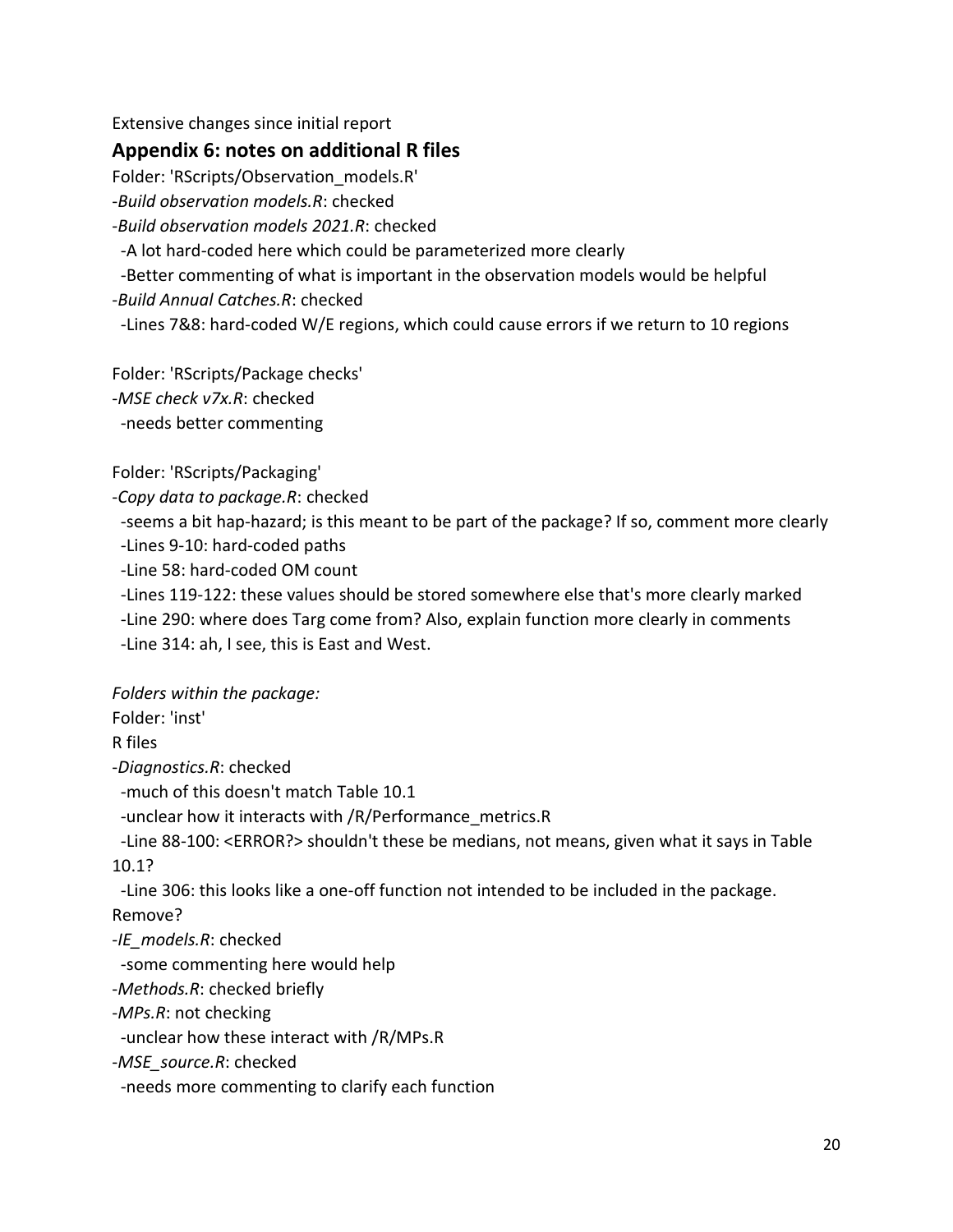-Lines 145, 152: none of this Thompson fitting is described in the TSD or elsewhere

-Line 396: clarify what these values correspond to

-Lines 406-408: survival again

-Lines 484-519: another implementation of the annual dynamics

-Lines 466-612: math checked

-some of these functions (e.g., tomt, TEG, domov) are also in Internal.R

-Line 1476: 8 region names by default

-*Plotting.R*: checked

Rmd files: reviewed these more briefly, focusing on code for the data (not display code)

-*Free\_Comp.Rmd*: checked

-*Index\_fit\_summary\_manyOMs.Rmd*: checked

-*MSEreport.Rmd*: checked

-*OM\_Comp.Rmd*: checked

-*OM\_Comp\_old.Rmd* # ignored

-*OMreport.Rmd*: checked

-Line 420: ? Comment this or remove

 -Lines 558-563: this is pretty hard to follow without comments. Clarify that this is the Richards growth curve

-Line 1028-1029: should these values be the same? SOOobs and allobs aren't the same.

-Line 1092-1093: same here

-*OMreport\_old* # ignored

-*RecDevs\_manyOMs2.Rmd*: checked

-Line 170: this should be commented and explained

Folder: 'shiny\_apps/ABTMSE' : checked briefly *-global.R -server.R -ui.R -Source/Figures.R -Source/Misc.R -Source/Tables.R -Source/Weighted\_estimators.R*

Folder: 'vignettes' : checked briefly -*ABT-MSE.R* -*ABT-MSE.Rmd*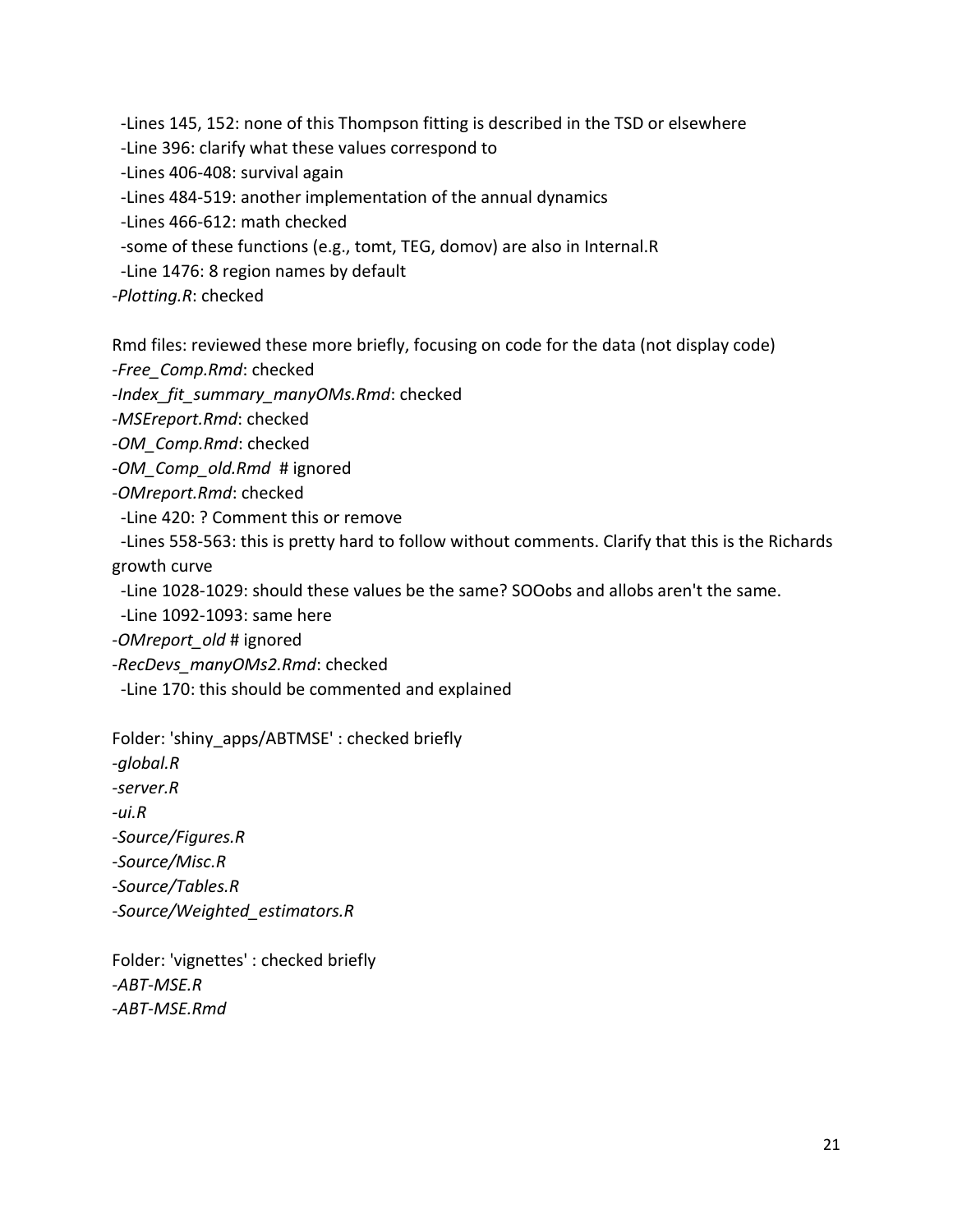### **Appendix 7: Computational efficiency analysis of specific lines of code**

Table 1: Proportion of total run time used by specific lines of code as determined by *lineprof*.

| Line # | Run 1 | Run 2 | Run 3 | Mean  |
|--------|-------|-------|-------|-------|
| 1124   | 0.152 | 0.152 | 0.153 | 0.152 |
| 1371   | 0.046 | 0.047 | 0.044 | 0.046 |
| 1391   | 0.043 | 0.049 | 0.042 | 0.045 |
| 309    | 0.037 | 0.038 | 0.036 | 0.037 |
| 629    | 0.023 | 0.035 | 0.039 | 0.032 |
| 1220   | 0.029 | 0.03  | 0.037 | 0.032 |
| 1284   | 0.031 | 0.033 | 0.03  | 0.031 |
| 1378   | 0.025 | 0.034 | 0.032 | 0.030 |
| 1262   | 0.031 | 0.03  | 0.03  | 0.030 |
| 1254   | 0.03  | 0.031 | 0.029 | 0.030 |
| 1392   | 0.025 | 0.031 | 0.029 | 0.028 |
| 1270   | 0.027 | 0.027 | 0.025 | 0.026 |
| 1261   | 0.023 | 0.024 | 0.023 | 0.023 |
| 1258   | 0.023 | 0.024 | 0.023 | 0.023 |
| 1380   | 0.017 | 0.027 | 0.026 | 0.023 |
| 1256   | 0.016 | 0.018 | 0.017 | 0.017 |
| 1286   | 0.011 | 0.015 | 0.015 | 0.014 |
| 624    | 0.012 | 0.013 | 0.014 | 0.013 |
| 1127   | 0.011 | 0.014 | 0.012 | 0.012 |
| 1336   | 0.013 | 0.011 | 0.013 | 0.012 |
| 549    | 0.011 | 0.012 | 0.011 | 0.011 |
|        |       |       |       |       |
| Sum    | 0.636 | 0.695 | 0.68  | 0.670 |

Specific lines with notes:

*Line 309:*

 $FM[s,p,y,,]<sub>1</sub>$ -aperm(apply(Ftemp, 1:4,sum),c(4, 1, 3,2)) #[m f r a] to [a m r f]

-loops for each year, sim, and stock

-aperm seems efficient enough

-try using colSums instead of apply(, sum)

*Line 549:*

 $N[,,1,m,]<-domov(N[,,,1,m],mov[,,,mi,m,])$ 

-loops for each year and quarter

-'domov' is the slowdown here

-key line from 'domov': apply(array(Ntemp, c(dim(Ntemp),nareas))\*movtemp,c(1,2,3,5),sum)

-allocating a new array each loop seems slow

-try re-using a constant array

-try using colSums instead of apply(, sum)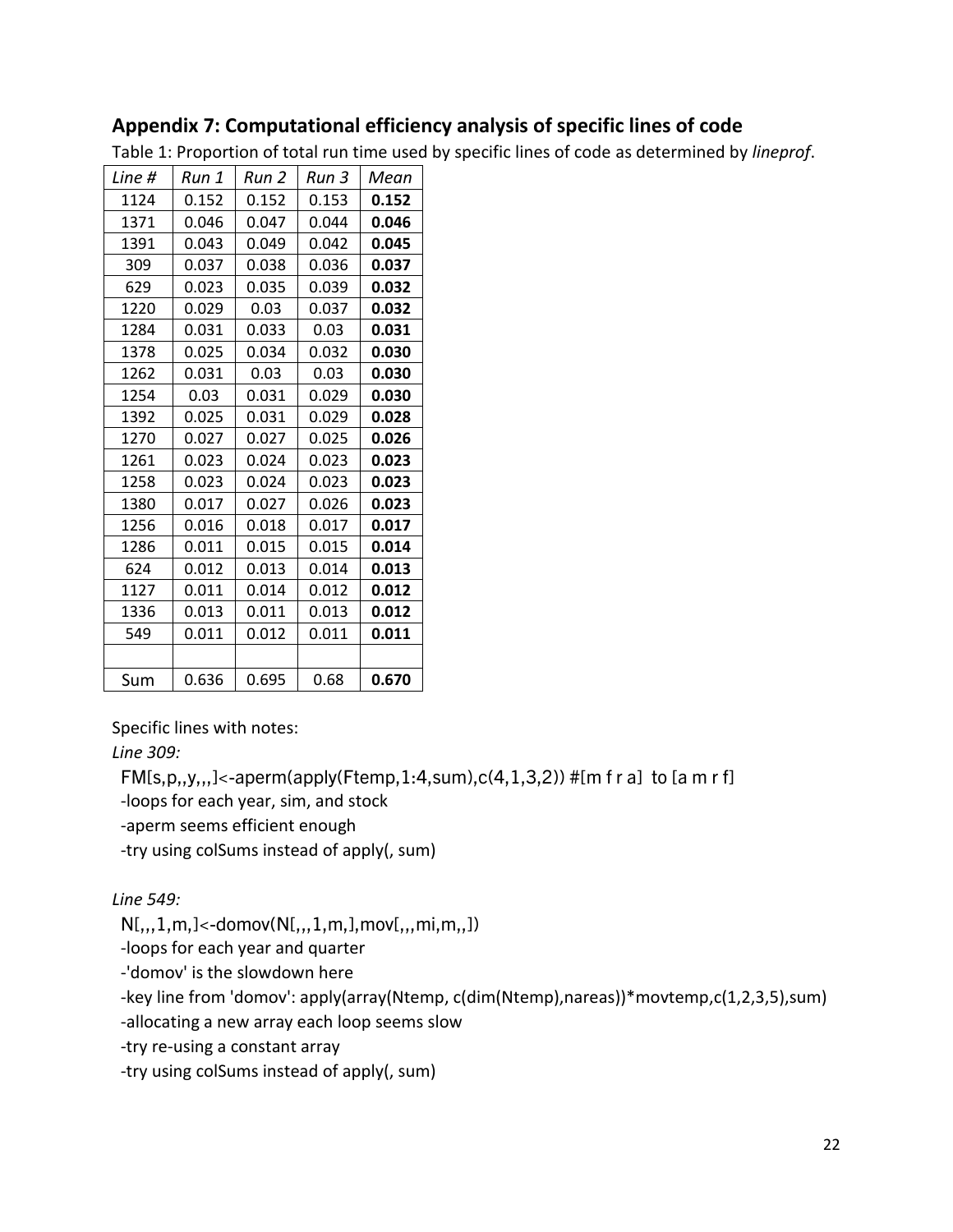*Lines 624-629:*

624 N[,,,y,m,]<-domov(N[,,,y,m,],mov[,,,mi,m,,]) Ftot<-apply(FM[,,,y,m,,],1:4,sum) Z[SPAYMR]<-Ftot[SPAR]+M[SPAY]/nsubyears

629 C[SPAYMRF2]<-N[SPAYMR2]\*(1-exp(-

Z[SPAYMR2]))\*(FM[SPAYMRF2]/Z[SPAYMR2])

-loops for each year and quarter

-see line 549 for domov issues

-no clear speed up on 629, as all values dependent on y and m

*Line 1124 & 1127:*

1124 Cobs[,upind]<-apply(

```
 array(C[,,,upind,,AA,],c(nsim,npop,nages,length(upind),nsubyears,nA,nfleets))*
 array(Wt_age[,,,nyears],c(nsim,npop,nages,length(upind),nsubyears,nA,nfleets)),
 c(1,4),sum,na.rm=T)*.Object@Cerr[,upind]
```
1127 dset[[AS]]<-list("Cobs"=cbind(Cobs,.Object@TAC[,MP,AS,y-nyears-1]),

 $"$ lobs $"$ =lobs $[,$ , 1: $(y-2)$ ],

 $"K" = OM@Kmul, AS]^*$ . Object@Kb, # for now these assume same growth by

stock

```
 "Linf"=OM@Linfmu[,AS]*.Object@Kb, # for now these assume same growth by
```
stock

```
"t0"=OM@t0[,AS], "# no error in t0
         "M"=OM@M[,AS,,(y-2)]*.Object@Mb,
         "a"=rep(OM@a,nsim),
         "b"=rep(OM@b,nsim),
         "nages"=OM@nages,
         "ageM"=OM@ageM[,AS]*.Object@ageMb,
         "Mat"=OM@mat[,AS,,nyears],
         "Bt_PI"=apply(N[,,,y-1,nsubyears,AA]*
                   array(Wt_age[,,,nyears],c(nsim,npop,nages,nA)),1,sum,na.rm=T),
        "Bty_PI"=apply(N[,, 1:(y-1),nsubyears,AA]*
                   array(Wt_age[,,,nyears],c(nsim,npop,nages,y-
1,nA)),c(1,4),sum,na.rm=T),
         "VBty_PI"=apply(N[,,4:nages,1:(y-1),nsubyears,AA]*
                    array(Wt_age[,,4:nages,nyears],c(nsim,npop,nages-3,y-1,nA)), 
                   c(1,4), sum, na. rm=T),
         "MPrec"=TAC[,AS],
         "TAC"=matrix(.Object@TAC[,MP,AS,1:(y-nyears)],ncol=(y-nyears),nrow=nsim),
         "curTAC"=rep(TAC2020[AS],nsim)
 )
 -loops for each MP, each projection year, each assessment
 -only in 'upyrs'
```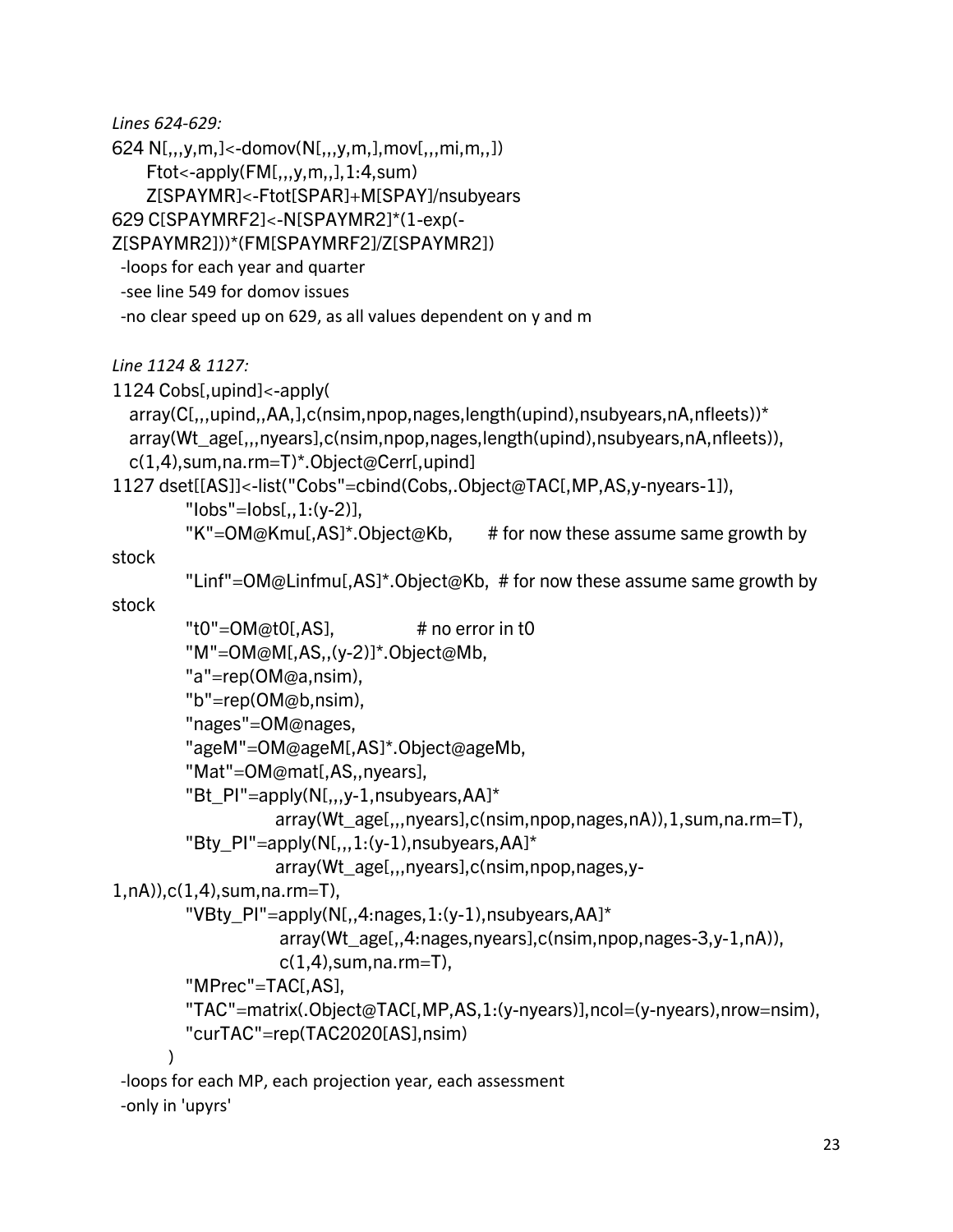-try using colSums instead of apply(, sum) -check for things to move out of loop

-faster if seperated?

*Line 1220:*

 $N[,.,y,m,]<-domov(N[,.,y,m],mov[,.,mi,m,])$ 

-loops for each MP, each projection year, each quarter

-see line 549 for domov issues

*Lines 1254-1286:*

1254 CAdist[SPRFA2]<-N[SPAYMR2]\*Wt\_age[SPAL]\*sel[SPAF2] # predicted vulnerable biomass

 CAdist[CAdist==0]<-tiny # you have to do this otherwise zero fish lead to missing catches

1256 CAdistsum<-apply(CAdist,c(1,3,4),sum) # total in each sim, region and fleet

1258 CAdist[SPRFA2]<-CAdist[SPRFA2]/CAdistsum[SPRFA2[,c(1,3,4)]] # fraction in each stock and age class per sim region and fleet

CAdist[is.na(CAdist)]<-0

C[SPAYMRF2]<-testC2[SRF2]\*CAdist[SPRFA2]

C[SPAYMRF2][is.na(C[SPAYMRF2])]<-0

<comments removed>

1270 C[SPAYMRF2]<-C[SPAYMRF2]/Wt\_age[SPAL] # divide by weight to get numbers <comments removed>

1281 Up<-C[,,,y,m,,]/array(N[,,,y,m,],c(nsim,npop,nages,nareas,nfleets)) # harvest rate Up[is.na(Up)|Up<tiny]<-tiny # otherwise you can't generate the automatic fishery

data

Up[Up>0.9]<-0.9 # 90% max U by age

```
1284 FM[SPAYMRF2]<-(-log(1-Up[SPARF2])) # get F
```

```
1286 Ftot<-apply(FM[,,,y,m,,],1:4,sum,na.rm=T)
  -loops for each MP, each projection year, each quarter
```
*Line 1336:*

 Nttind<-as.matrix(expand.grid(1:nsim,pp,1:nages,y,MPQ[i],MParea[i],1:nlen)) -loops per MP, year, index, stock

*Lines 1371-1392:*

```
1371 SSBmu<-apply(SSB,c(1:4,6),mean) #nsim,npop,nages,allyears,nareas
     .Object@SSB[MP,,,]<-apply(SSBmu,c(1:2,4),sum)
     # SSB by assessment area:
     for(aa in 1:2).Object@SSBa[MP,,aa,]<-apply(SSBmu[,,,,MPareas==aa],c(1,4),sum)
```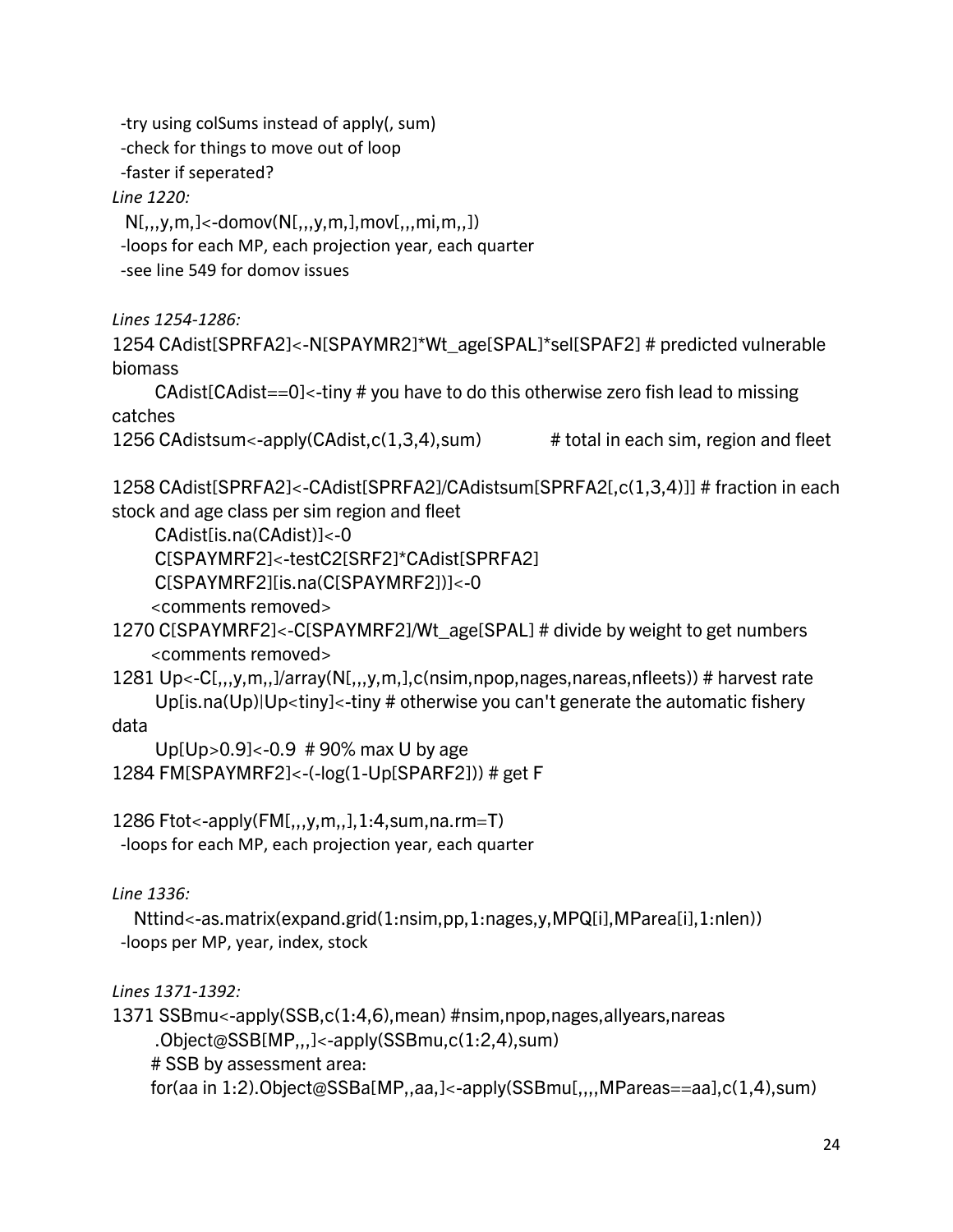rm(SSBmu)

```
1378 Ctemp<-apply(C[,,,1:allyears,,,]*
      array(Wt_age[,,,nyears],dim(C[,,,1:allyears,,,])),c(1,2,4,6),sum) # s p y a
1380 .Object@CN[MP,,,,\leq-apply(C[,,,1:allyears,,,\ln(1, 2, 6, 4), sum) # PM s p r y
     .Object@CW[MP,,,]<-apply(Ctemp,1:3,sum) # s p y
      for(aa in 1:2){
       .Object@CWa[MP,,aa,]=apply(Ctemp[,,,MPareas==aa],c(1,3),sum)
       .Object@TACtaken[,MP,aa,1:(proyears+1)]<-.Object@CWa[MP,,aa,nyears+(-
0:proyears)] 
      }
      Ctemp2<-apply(Ctemp,c(1,3,4),sum)# SYR
      for(aa in 1:2).Object@C[MP,,aa,]=apply(Ctemp2[,,MPareas==aa],1:2,sum)
1391 .Object@Fleet_comp[,MP,,,]<-apply(C,c(1,7,4,3),sum) # S,F,Y,A from SPAYMRF2
1392 .Object@Fleet_cat[,MP,,]<-apply(C[,,,1:allyears,,,]*
      array(Wt_age[,,,nyears],dim(C[,,,1:allyears,,,])),c(1,7,4),sum) # SFY
  -loops per MP only
```
-mainly big apply(,sum) and apply(,mean) calls



*Speed increase from use of 'colSums' and 'colMeans' instead of 'apply'*

Figure 1. Increase in speed gained by switching from using *apply* to *col*\* in test code. Note that these times include the use of *aperm* to remap the input array so that *col*\* produces the same output.